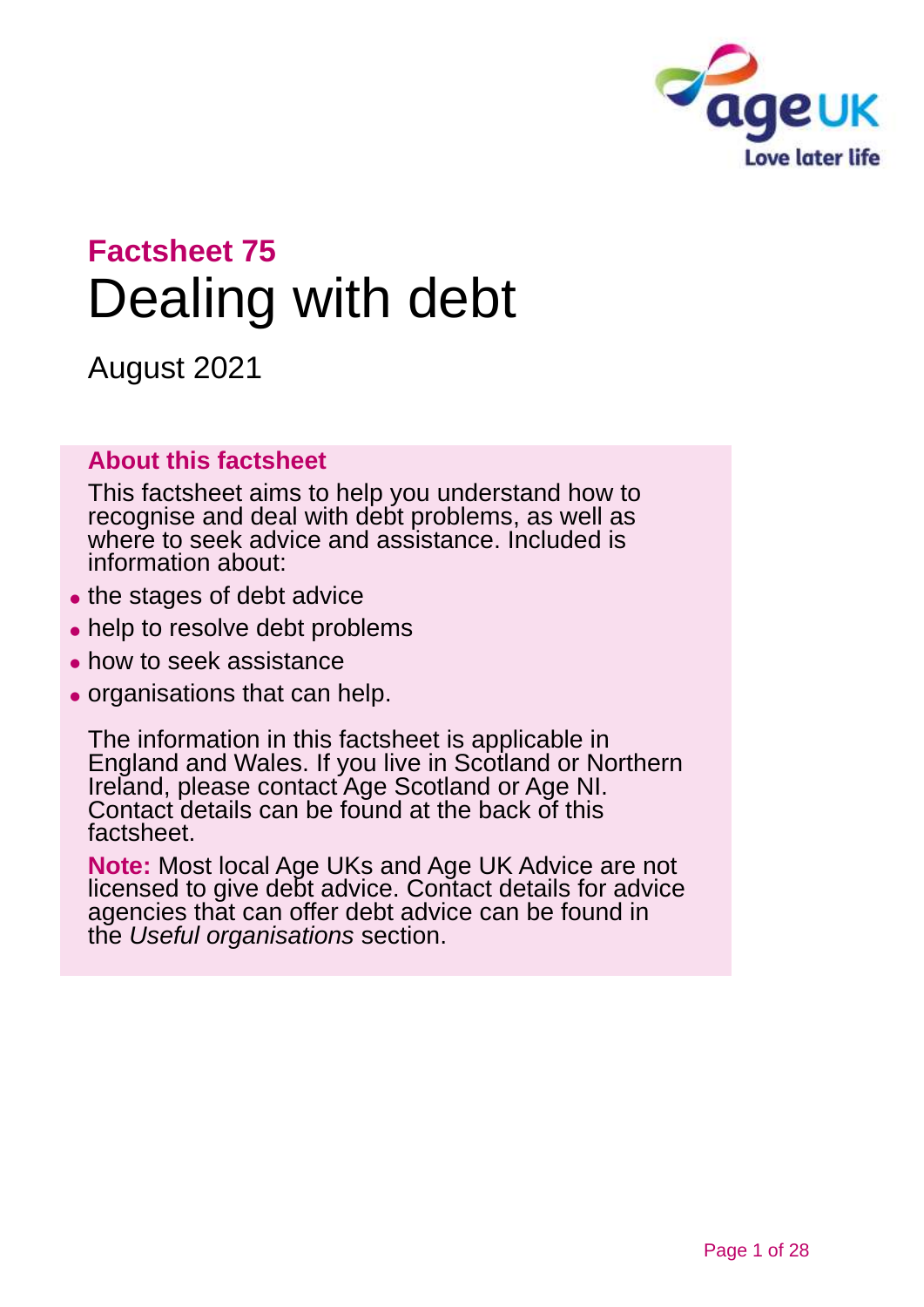## **Contents**

| Realising there is a problem<br>1                           | 4               |
|-------------------------------------------------------------|-----------------|
| 2 Getting debt advice                                       | 4               |
| 3 What does a debt adviser do?                              | 5               |
| 3.1 Initial contact                                         | 5               |
| 3.2 Looking at your finances                                | 6               |
| 3.3 Discussing your options                                 | 6               |
| 3.4 Will my adviser speak to my creditors on<br>my behalf?  | 7               |
| 3.5 Are debt advisers qualified?                            | 7               |
| 4 How to prioritise debts and get organised                 | 7               |
| 4.1 Emergency debts                                         | 8               |
| 4.2 Priority and non-priority debts                         | 8               |
| 4.3 Gathering relevant information                          | 10              |
| 5 Liability for debts                                       | 11              |
| 5.1 A long time has passed since you<br>acknowledged a debt | 12              |
| 5.2 Your husband, wife or civil partner has died            | 12 <sub>2</sub> |
| 5.3 You are a guarantor for a credit agreement              | 12 <sub>2</sub> |
| 5.4 Misrepresentation, fraud, and duress                    | 13              |
| 5.5 Mental capacity                                         | 13              |
| 6 Income and expenditure                                    | 13              |
| 6.1 Increase your income                                    | 13              |
| 6.2 Creating a financial statement                          | 14              |
| 7 Options for dealing with debt                             | 14              |
| 7.1 Negotiating repayment arrangement with<br>creditors     | 15              |
| 7.2 Debt management plan through a third party              | 15              |
| 7.3 Full and final settlement offer                         | 16              |
| 7.4 Releasing equity from your home                         | 16              |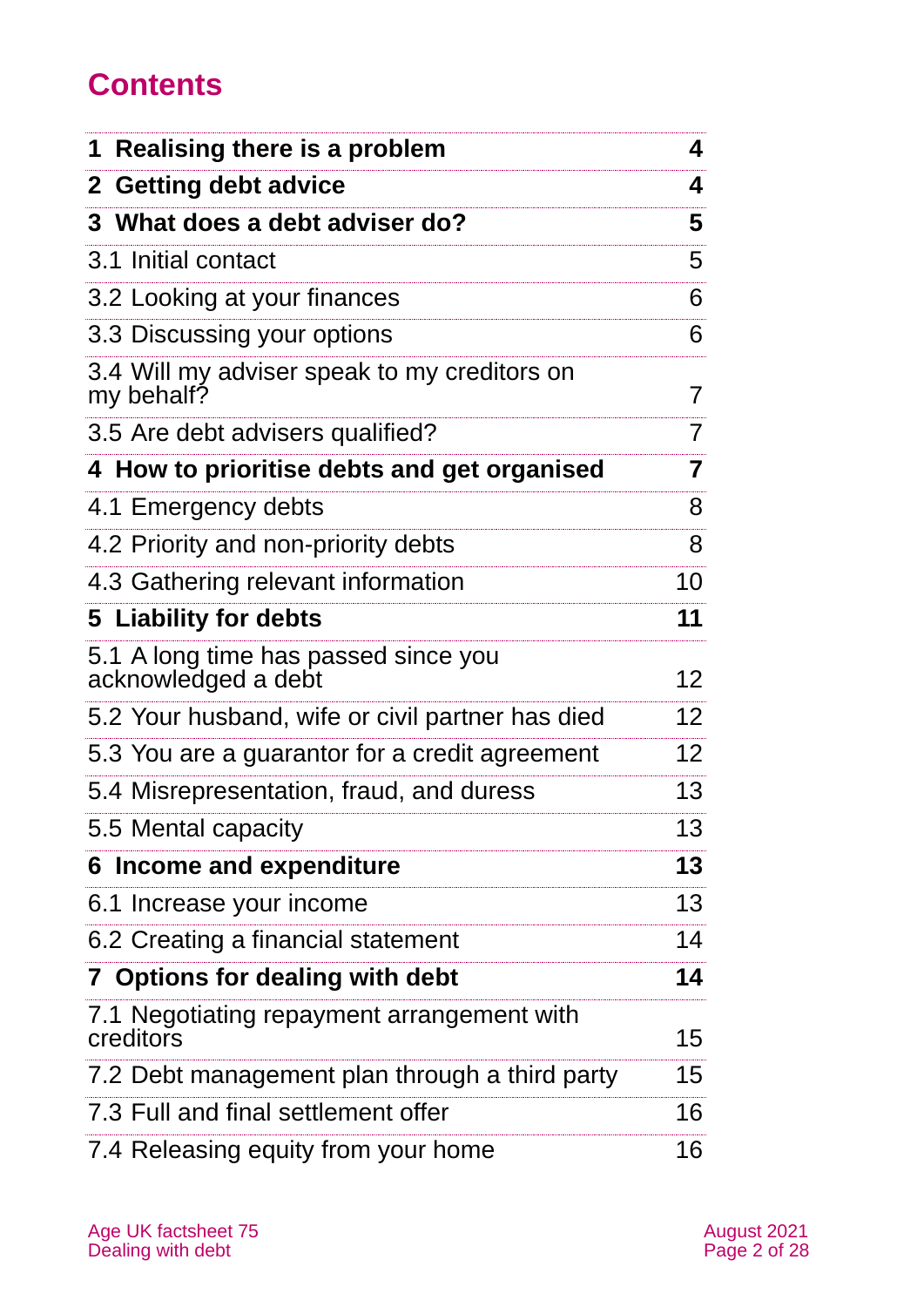| 7.5 No disposable income                            | 16 |
|-----------------------------------------------------|----|
| 7.6 Deductions from benefits to pay essential bills | 17 |
| 7.7 Benefit overpayments                            | 18 |
| 7.8 Frequently asked questions                      | 18 |
| 7.9 Insolvency options                              | 20 |
| 8 Holding letter template                           | 22 |
| 9 Budget sheet                                      | 23 |
| Useful organisations                                | 24 |
| Age UK                                              | 27 |
| Support our work                                    | 27 |

## **Glossary**

CCJ - County Court Judgment

DMP - Debt Management Plan

DRO - Debt Relief Order

DWP - Department for Work and Pensions

FCA - Financial Conduct Authority

FOS - Financial Ombudsman Service

IMA - Institute of Money Advisers

IVA - Individual Voluntary Arrangement

NI – National Insurance

PPI - Payment Protection Insurance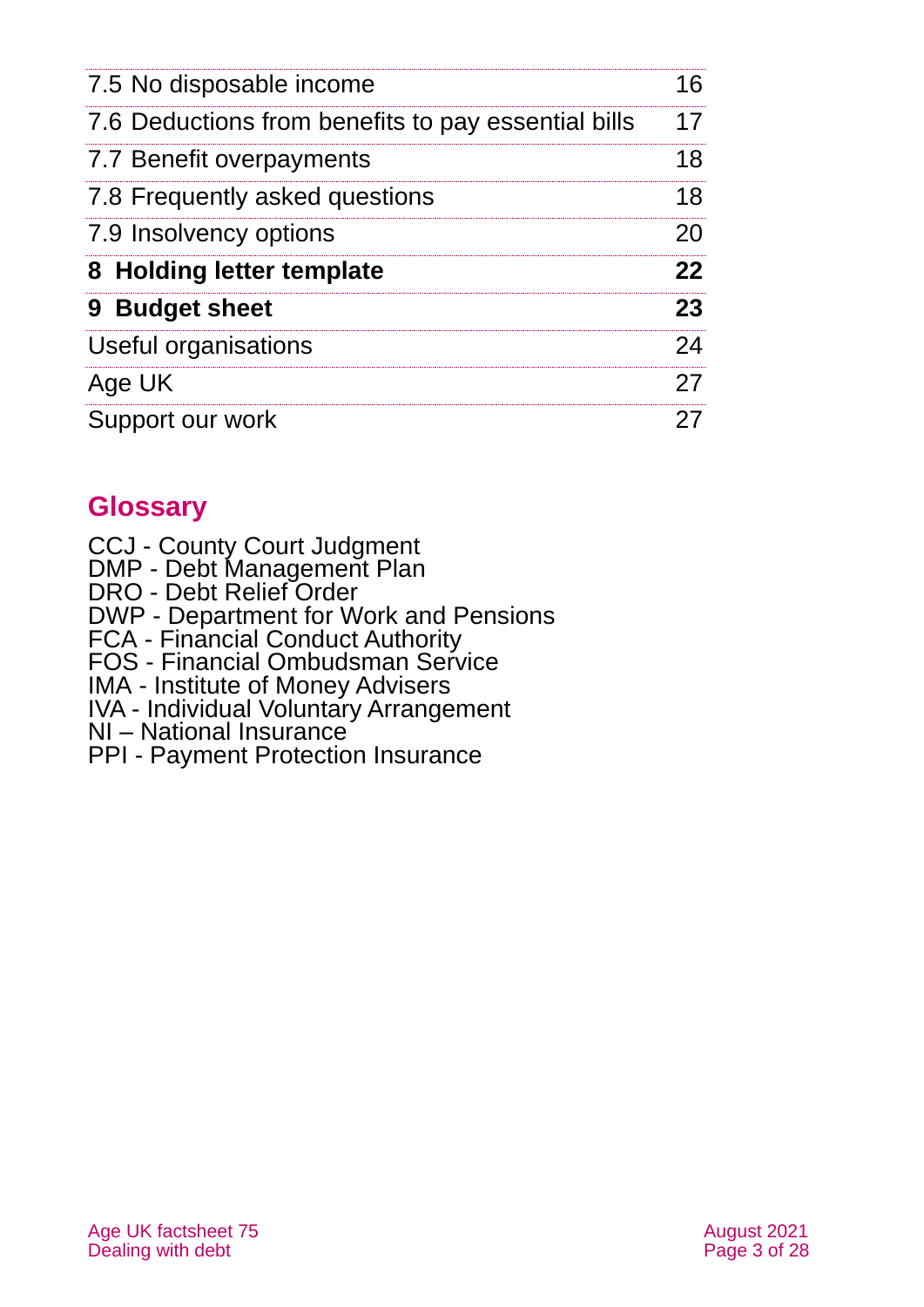## <span id="page-3-0"></span>**1 Realising there is a problem**

When you start to address debt problems, it can be difficult to know where to start. You may receive telephone calls and letters from creditors that sound very demanding and threatening. The first thing to do is try not to panic.

This factsheet explains the process of debt advice, from the first steps of gathering up paperwork and unopened bills, through reaching an agreement with your creditors or other appropriate solutions. Age UK will always advise you to seek free independent regulated debt advice and to ensure you address the stages shown below:

- ⚫ contact an organisation in this factsheet for free debt advice
- ⚫ get organised
- deal with any emergencies
- ⚫ confirm what debts you are liable for
- ⚫ work out a realistic budget
- find out if you are entitled to any extra money
- <span id="page-3-1"></span>⚫ decide your strategy for dealing with your debt.

## **2 Getting debt advice**

If you owe debts to several creditors and are struggling to cope, you should seek advice as soon as possible. Free and independent advice is available through a number of debt advice organisations, see the *[Useful Organisations](#page-23-0)* section.

They can provide face to face, telephone, and online advice. As part of their service, they can talk you through your options to make sure you choose the one that is right for you.

### **Debt adjustment/negotiation firms**

As well as free debt advice providers, some agencies offer to negotiate with creditors on your behalf, to reduce the total amount you owe, or re-structure payments to an affordable monthly amount.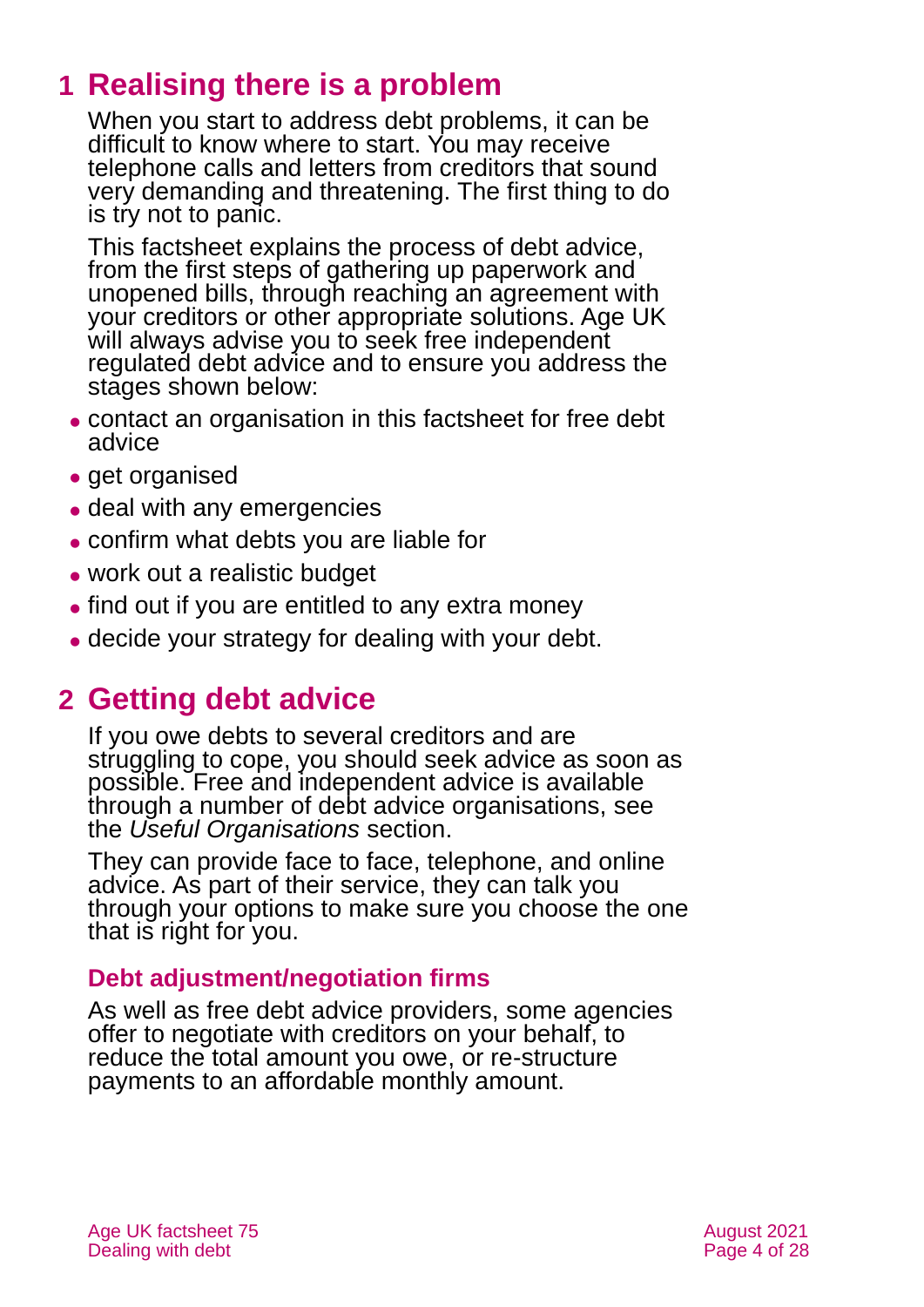They usually do this in return for a percentage of the amount you pay the creditor, or by charging a percentage of the amount of debt written off. They advertise in newspapers, on television, and the internet.

They may try to offer you a loan to consolidate your total debt. In general, these options are not a good idea as they usually charge fees and increase how much you owe overall.

## <span id="page-4-0"></span>**3 What does a debt adviser do?**

A debt adviser should always work in your best interests. They assess your needs and explore all options available to you. Any emergencies are dealt with and your adviser may ask to see copies of credit or other agreements to confirm you are actually liable for the debt. They do not do anything without your consent.

#### **Note**

Many people feel overwhelmed by their debts or feel embarrassed about being in debt. You can be confident that if you seek help from a free independent adviser, they will be non-judgemental and completely confidential.

## **3.1 Initial contact**

During your initial contact with a debt adviser, you have an opportunity to explain your situation. The adviser may need to ask about the length of time you have had the debt, the reasons for getting into debt, and whether you have any insurance such as payment protection insurance. The adviser will want to see letters you have received and to know about any court action or other enforcement action against you, but do not delay going to an interview if you cannot find these.

The adviser will ask you for information about your home life. This can include details of people you live with (such as their income and how much they contribute), any illness or disability (including mental health) you or the people you live with have, and other personal details.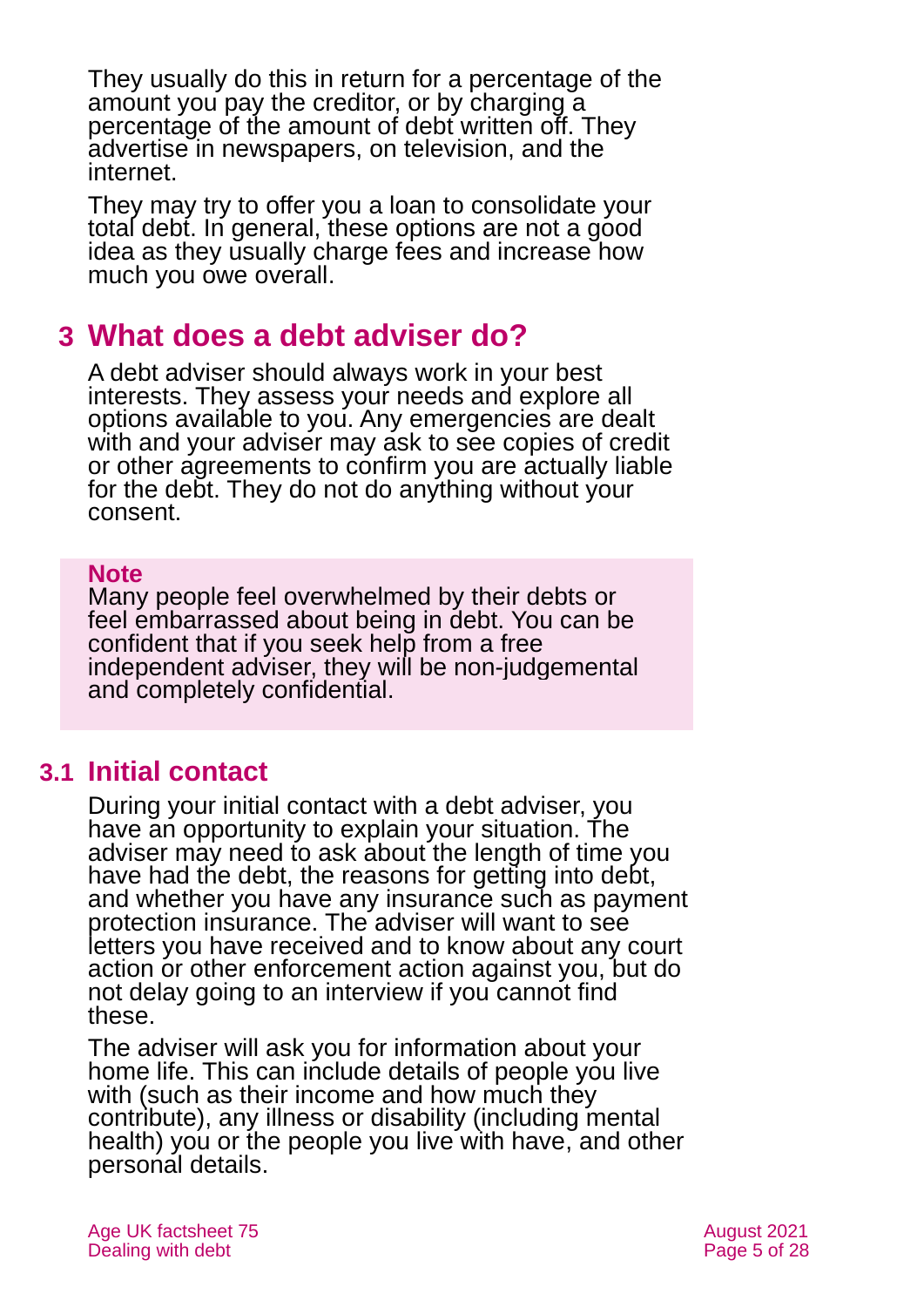Do not be alarmed if the questions seem probing and personal. Your debt adviser needs to get a full picture of your situation to best understand how to support you. The adviser builds a picture of your situation and your needs, so they can advise you on your options and act on your behalf, if you agree.

## **3.2 Looking at your finances**

The adviser can help you complete a financial statement based on the money you have coming in and going out. You must agree a realistic budget with the adviser based on your individual circumstances. This may mean you must cut back on non-essential spending. It ensures you budget enough money for essential items, such as fuel and food, before allocating any money towards your debts. If you do not know what you spend, it may be useful to keep a diary to help work out where your money goes.

Your adviser may carry out a benefit check to work out if you are entitled to any other financial support or benefits. They may help you to search and apply for a grant from a charity or trust if you wish to do so.

## **3.3 Discussing your options**

When you complete a financial statement, your adviser explores with you the options available for dealing with your debts. These options depend on whether you are liable for the debts, whether debts are '*priority debts*', and whether you have money left over after essential expenditure.

The adviser looks at whether your circumstances are likely to change or remain the same as this can affect your options. For example, if you are near retirement, your circumstances are likely to be reviewed once you stop work. A copy of your financial statement is sent to your creditors to show them your financial situation and to justify payment proposals made to them.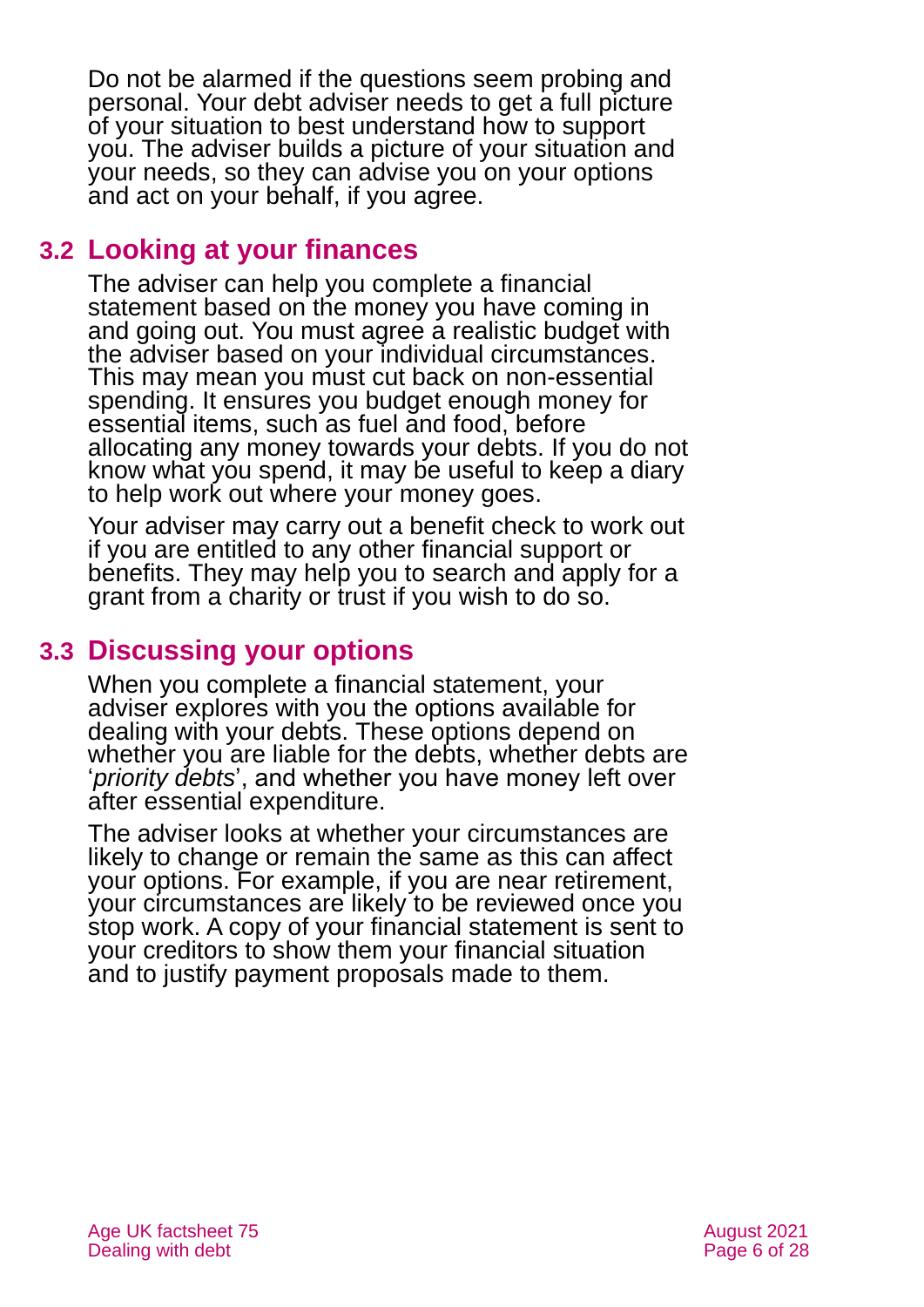## **3.4 Will my adviser speak to my creditors on my behalf?**

Your adviser may negotiate with your creditors if they offer a case-work service. This means making telephone calls, sending letters, and negotiating repayments. They may challenge your liability for debts if they think you are not liable, or the debt is unenforceable.

If you do not have any money to offer your creditors and your situation is not likely to improve in the foreseeable future, your adviser can explore other options, such as a temporary suspension of repayments, bankruptcy, or a debt relief order.

## **3.5 Are debt advisers qualified?**

Your debt adviser must be authorised by the Financial Conduct Authority (FCA) to provide debt advice and negotiate with creditors on your behalf. You can check whether a debt adviser is authorised by checking on the FCA website at [https://register.fca.org.uk/s](https://register.fca.org.uk/s/)

Some debt advisers may be qualified through the Institute of Money Advisers, although this is not mandatory.

## <span id="page-6-0"></span>**4 How to prioritise debts and get organised**

It is important to prioritise certain debts and pay them off before others, as some are more serious. This section helps you organise them into:

- emergency debts
- priority debts, and
- non-priority debts.

If you seek advice from a debt adviser, you are likely to need to provide them with a range of information about all these types of debts, so any advice given and options discussed are based on your particular circumstances.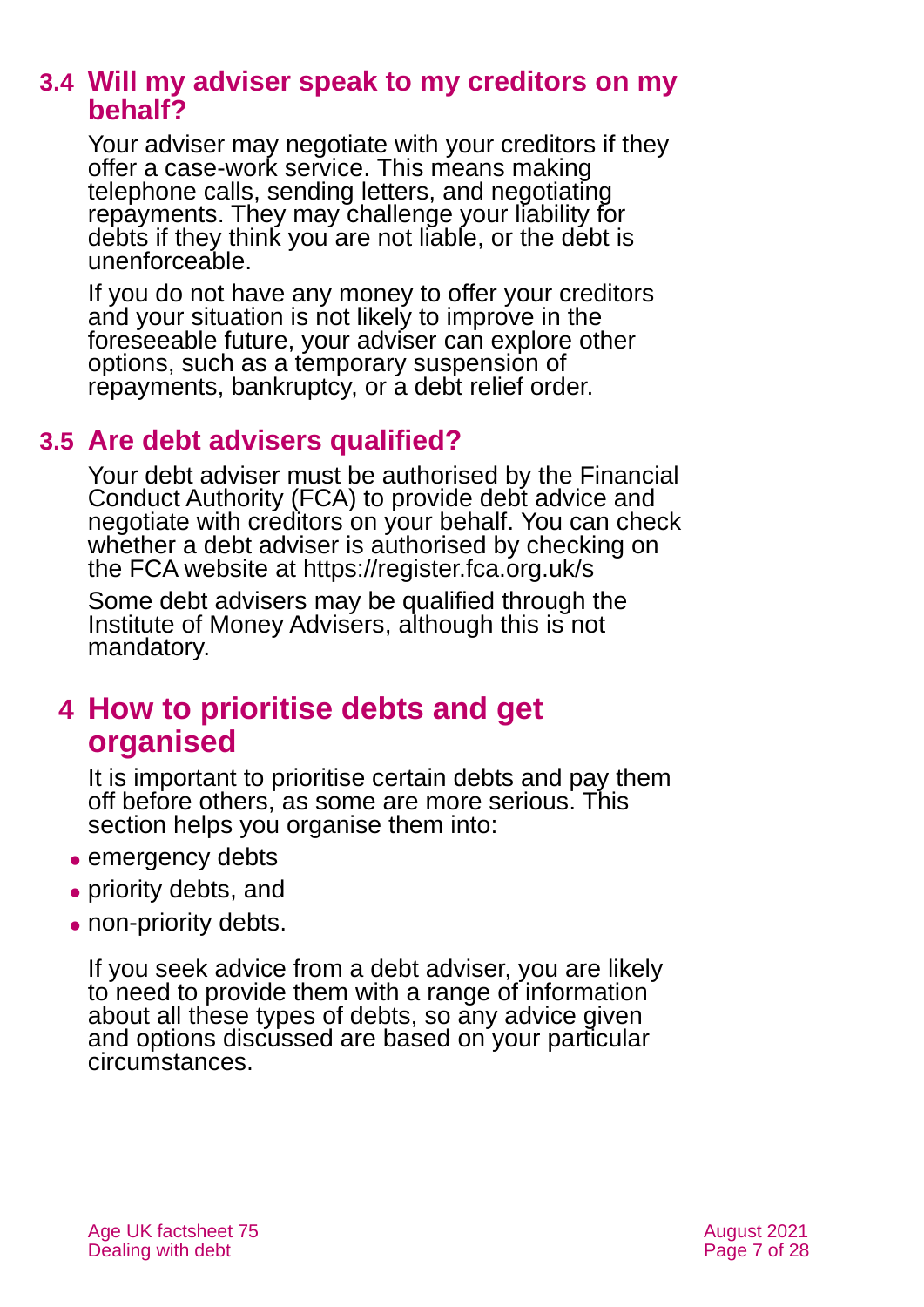## **4.1 Emergency debts**

Finding yourself on the receiving end of a threatening phone call or letter demanding payment in full can seem like an emergency – especially if the creditor is demanding a debt be repaid immediately. In reality, there are few things that constitute an emergency debt.

Debt emergencies carry a very imminent threat to your home, freedom, or possessions. If your debts fall into this category, seek advice from a debt advice service immediately. Examples of debt emergencies include:

- ⚫ receiving a liability order from the Magistrates' court (for non-payment of Council Tax)
- bailiff warrant to seize belongings (bailiffs are now known as *'enforcement agents'*)
- ⚫ eviction notice served or repossession action by a lender
- energy supply about to be cut-off.

You should address these debts before doing anything else, because time can make all the difference.

You can come back to other debts once you have prevented any immediate emergency or crisis.

## **4.2 Priority and non-priority debts**

Juggling household expenses is often quite a task, especially if bills are due on different dates, or you use different methods to pay different bills. You may find you do not have enough money to pay all your bills and deciding which ones to pay is not always easy.

As a general rule, if you do not have enough money to pay all your bills, ask yourself, "*What happens if I do not pay?*"

The most important thing is to keep a roof over your head and avoid a prison sentence, or enforcement action. As such, it makes sense to put your rent, mortgage and Council Tax first.

If you miss a payment on your credit card or loan, your ability to obtain credit in future may be affected, but this can improve over time, unlike a criminal record or eviction.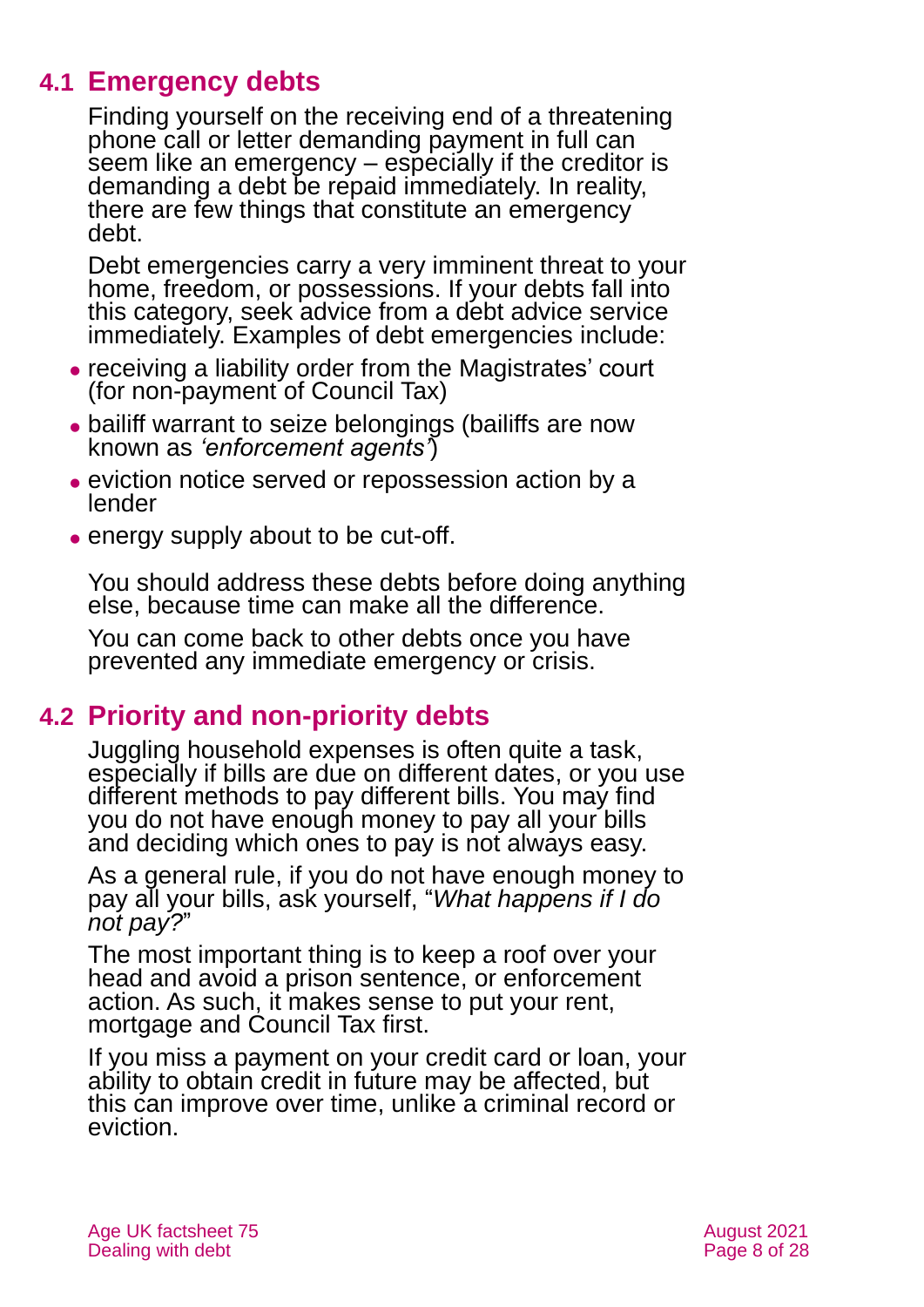Below are listed some typical household bills and the consequences of non-payment. They are split into '*priority*' and '*non-priority*' debts, as some have harsher consequences than others.

| <b>Priority debts</b>                              | <b>Consequence of non-</b><br>payment        |
|----------------------------------------------------|----------------------------------------------|
| d loan arrears                                     | Rent/mortgage/secure Eviction from your home |
| <b>Council Tax arrears</b>                         | Bailiffs/imprisonment<br>(England)           |
| Magistrates' court<br>fines                        | Bailiffs/imprisonment                        |
| Income tax, NI and<br><b>VAT arrears</b>           | Bailiffs/bankruptcy/imprisonme<br>nt         |
| Fuel debt                                          | Supply cut-off                               |
| <b>TV</b> licence                                  | £1,000 fine (Magistrates'<br>court)          |
| Hire purchase for an<br>essential item             | Repossession of goods                        |
| <b>Non-priority debts</b>                          |                                              |
| Credit card/unsecured Bailiffs/court order<br>loan |                                              |
| Water debt                                         | Bailiffs/court order                         |
| Catalogue debt                                     | <b>Bailiffs/court order</b>                  |
| Phone bill                                         | Bailiffs/court order                         |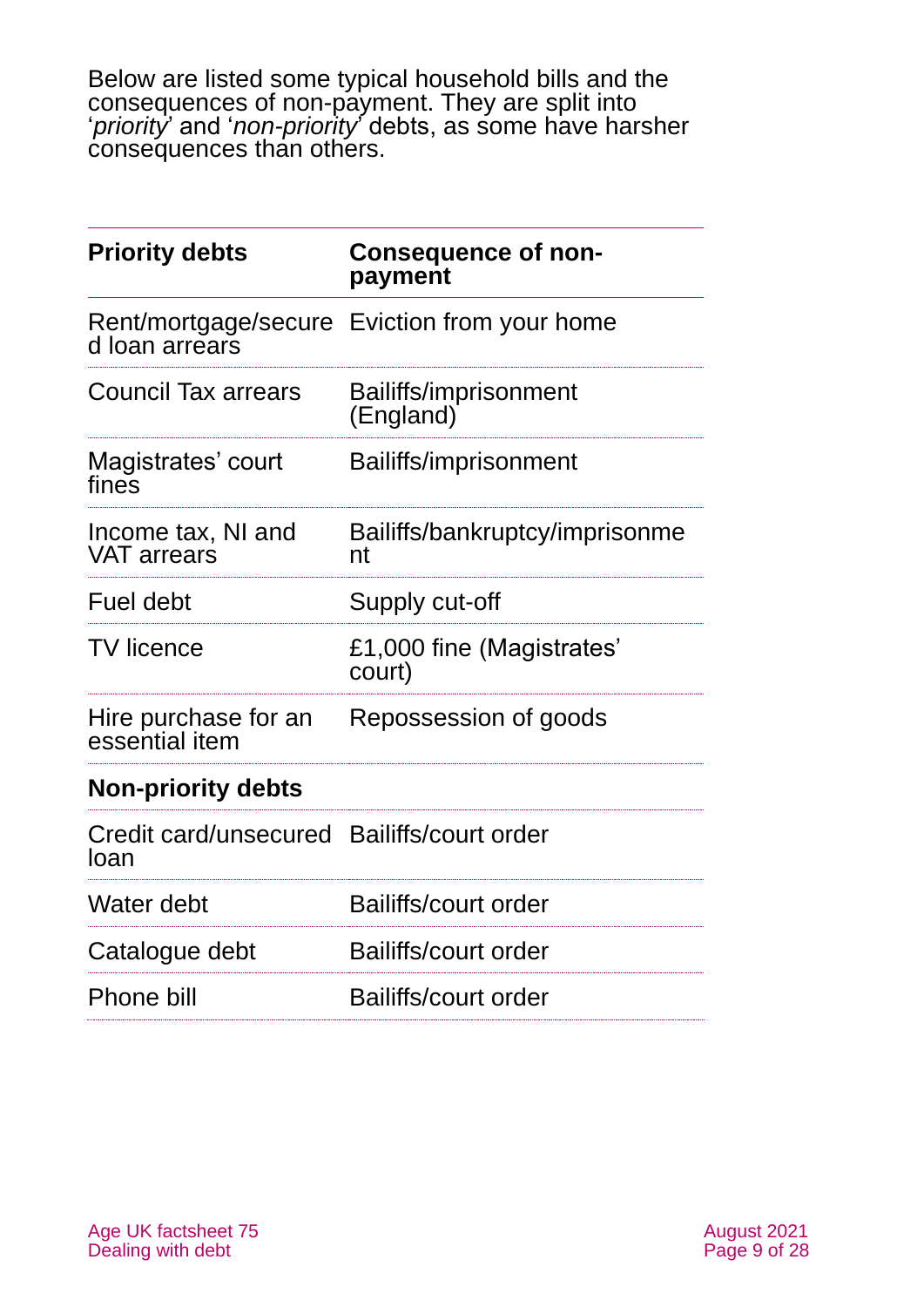### **Note**

The consequences above are worst-case scenarios – seeking debt advice early gives you a good chance of avoiding them. Bailiffs are now known as *'enforcement agents'*.

## <span id="page-9-0"></span>**4.3 Gathering relevant information**

Gathering information about your debts before seeking advice can speed up the process. Your first appointment can be spent assessing your circumstances and options for dealing with your debt, rather than asking you to gather more information. An adviser is likely to need:

- bank statements for the last three months
- ⚫ proof of any income (such as wage slips or benefit award letters)
- ⚫ a list of everyone you owe money to and balances (estimates will do), including money owed to friends or relatives
- all letters/emails about your debts (including debts you jointly owe with a partner or ex-partner and debts you have acted as guarantor for).

Try to gather as many of these as you can before you go to a debt adviser because you need to complete an accurate financial statement showing your income and expenditure. However, do not delay seeking advice if you cannot find some, or all, of this information.

### **Cannot find your paperwork?**

If you do not have all the information above, ask for it if possible. Some things, like bank statements, may show benefits or income you receive and may be sufficient for your financial statement.

If you are not sure who you owe money to, request a credit report which shows any creditors. The three main credit reference agencies are Equifax, Experian, and TransUnion. They hold different information so you can request a report from all three if needed.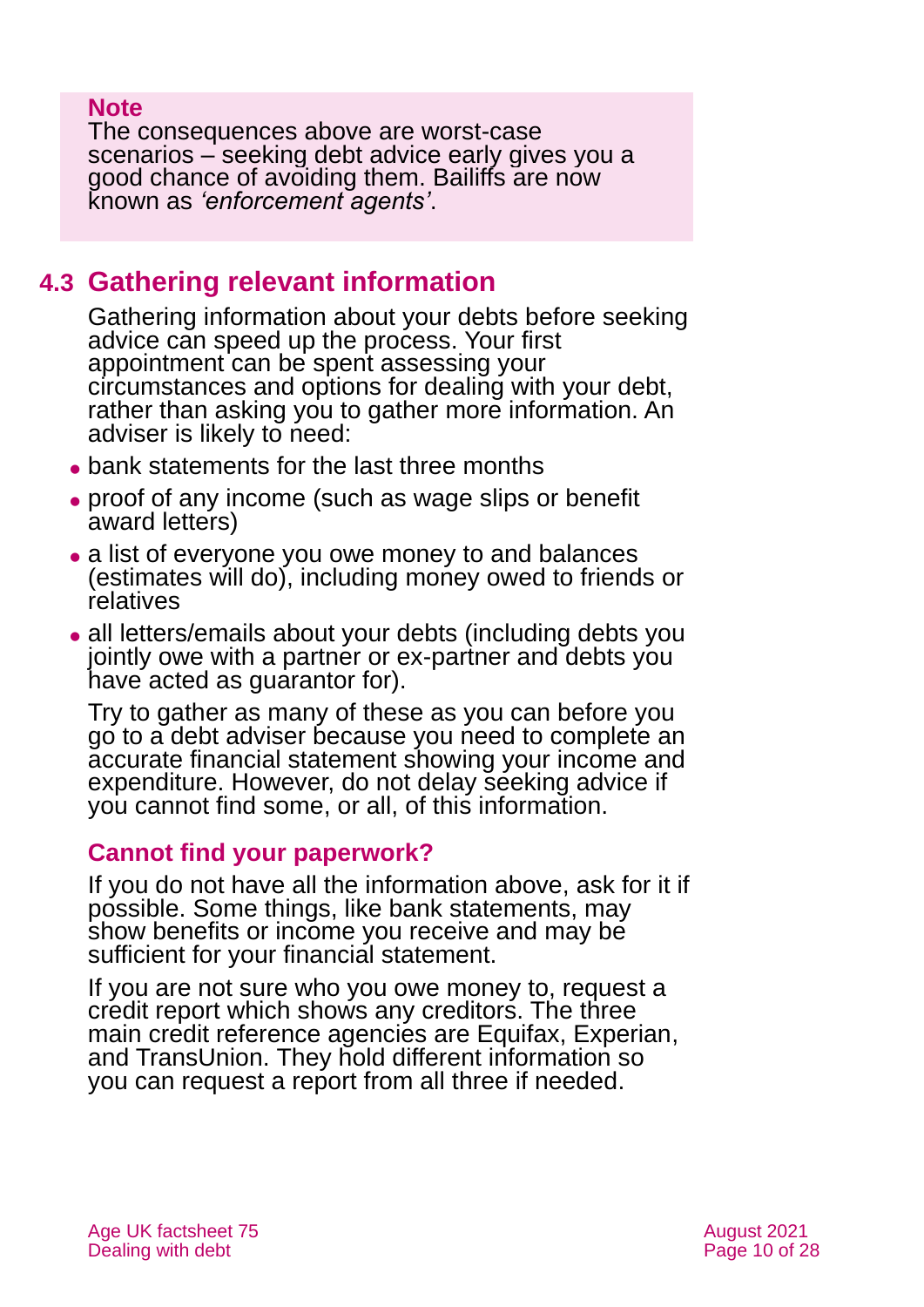Consider writing to creditors asking them to suspend recovery action and any interest and penalty charges while you seek advice. This is known as a '*holding letter*' and creditors should suspend recovery action temporarily if they know you are seeking advice. See [section 8](#page-21-0) for a template holding letter.

#### **Note**

If creditors refuse to suspend recovery of a debt, seek advice immediately. Do not be pressured into agreeing a repayment you cannot afford until you have got advice or prepared a financial statement. FCA guidance on responsible lending says lenders should suspend active recovery of a debt for a reasonable period where a customer tells them they are seeking debt advice.

## **Debt Respite Scheme**

Commonly known as *'Breathing Space'*, the free Debt Respite Scheme is designed to give people time to receive debt advice and prevents creditors from adding interest, fees or taking enforcement action for 60 days.

A specific *'mental health crisis Breathing Space'* is also available to someone who is receiving mental health crisis treatment. This lasts as long as the person's mental health crisis treatment, plus 30 days (no matter how long the crisis treatment lasts).

Applying for the scheme must be done via a debt advice agency or the local authority where they offer a debt advice service.

For more information contact a debt advice service such as [StepChange](https://www.stepchange.org/how-we-help/breathing-space-scheme.aspx) or see Gov.uk guidance at *[www.gov.uk/government/publications/debt-respite](http://www.gov.uk/government/publications/debt-respite-scheme-breathing-space-guidance/debt-respite-scheme-breathing-space-guidance-for-creditors)[scheme-breathing-space-guidance/debt-respite](http://www.gov.uk/government/publications/debt-respite-scheme-breathing-space-guidance/debt-respite-scheme-breathing-space-guidance-for-creditors)[scheme-breathing-space-guidance-for-creditors](http://www.gov.uk/government/publications/debt-respite-scheme-breathing-space-guidance/debt-respite-scheme-breathing-space-guidance-for-creditors)*

## <span id="page-10-0"></span>**5 Liability for debts**

There are many factors to consider in relation to your liability for debts. If unsure, always seek free independent debt advice.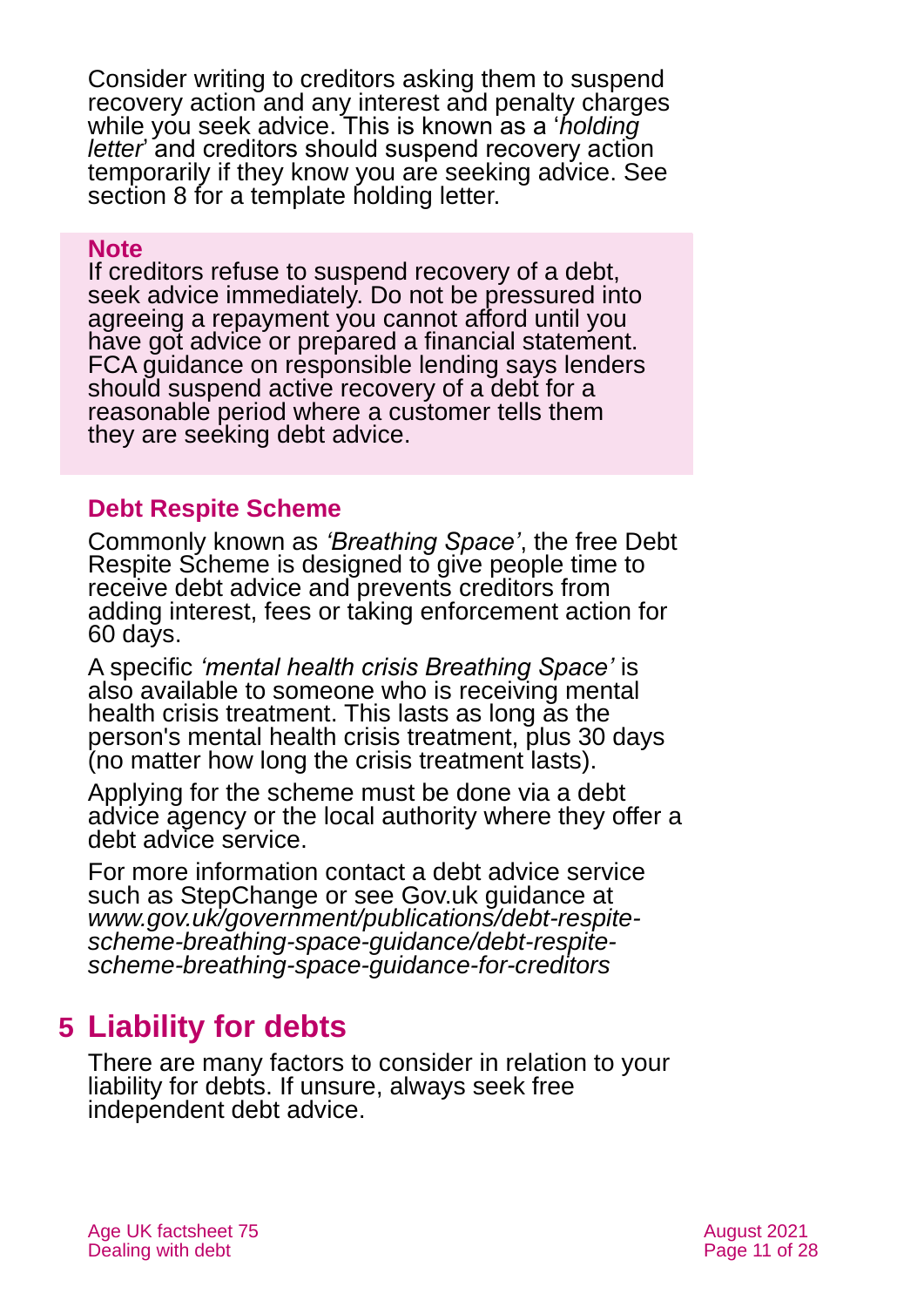### **5.1 A long time has passed since you acknowledged a debt**

If it has been many years since you last made a payment towards a debt, wrote to a creditor or an agent acting on their behalf, or made any acknowledgement that you owe a debt, seek advice. Debts are subject to time limits and providing court action has not been taken, the debt may be unenforceable.

As a general guide, if you have not acknowledged a debt for six years in England and Wales, the debt may be unenforceable.

## **5.2 Your husband, wife or civil partner has died**

If your spouse or civil partner had debts in their sole name before they died, you are not usually liable for them. Their estate remains liable and any debts must be paid out of this, if there is money available. This can extend to jointly owned property. Check if your partner had insurance policies that cover debts in the event of death. For more information, see factsheet 14, *[Dealing with an estate](https://www.ageuk.org.uk/globalassets/age-uk/documents/factsheets/fs14_dealing_with_an_estate_fcs.pdf)*.

If your Council Tax or utility bills are in the name of your late spouse or civil partner, you may be liable even if your name is not on the bill. If your debts are in joint names and you both signed an agreement, you are known as '*jointly and severally liable*' for outstanding debts. This means the creditor can pursue you for the whole amount, not half.

## **5.3 You are a guarantor for a credit agreement**

If you signed a credit agreement as a guarantor to enable someone else to take out credit, you are jointly and severally liable for the debt if they are unable to make payments.

Check your obligations under the terms and conditions of the credit agreement and seek advice if the person who took out the credit agreement is unable to repay. If you make repayments as a guarantor towards their debt, you have a right to claim the money back from them, through the County Court if necessary.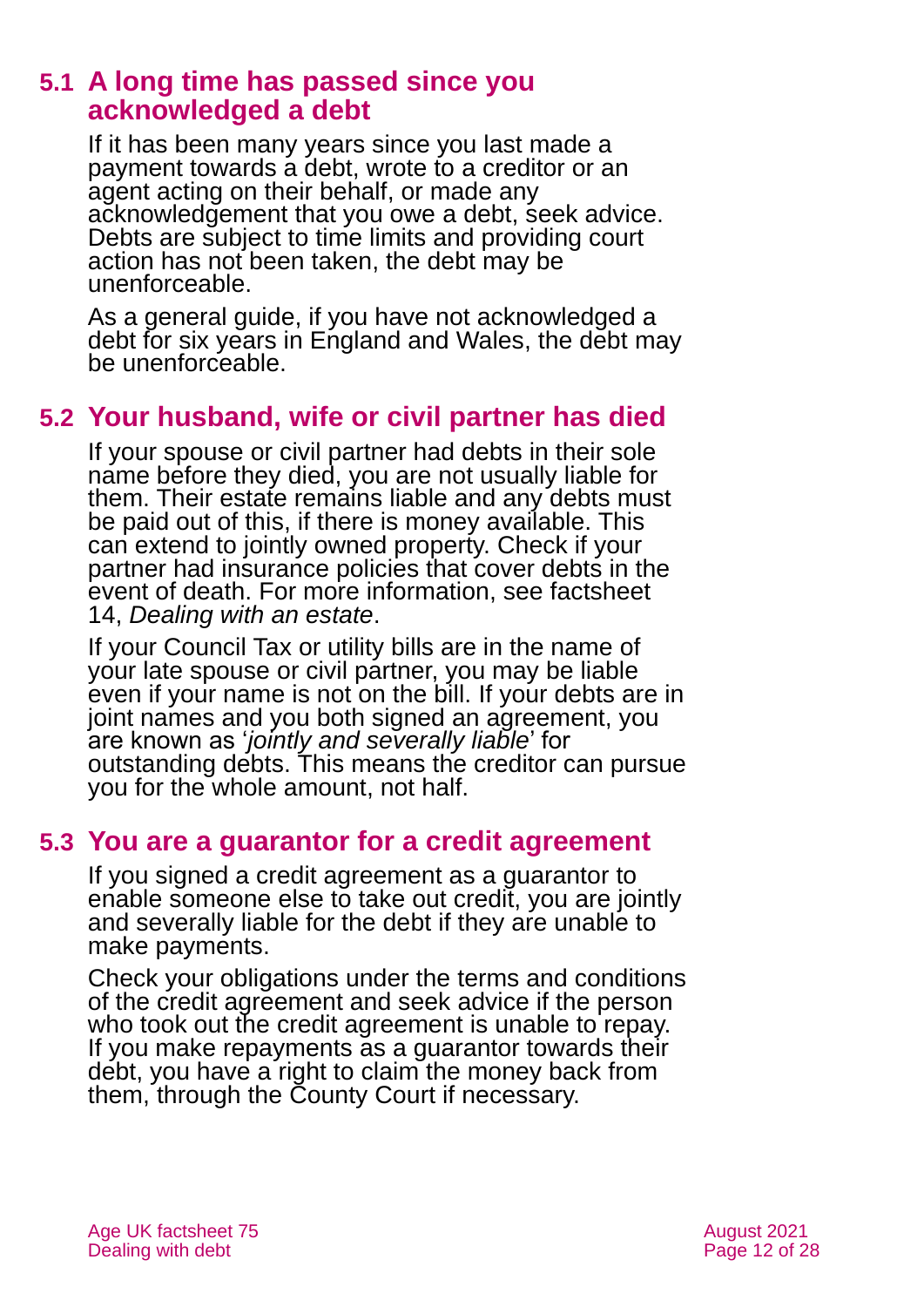## **5.4 Misrepresentation, fraud, and duress**

If you feel you do not owe a debt, have been harassed, bullied, or the victim of fraud by someone else to sign something you did not want to sign, seek independent advice straight away.

Common scams include being called and asked about your personal and financial details and a courier coming to your home to request you sign documents about financial products such as private pensions.

## **5.5 Mental capacity**

Creditors have a responsibility to take reasonable steps to establish whether a borrower is known (or reasonably known) to lack the mental capacity to make informed borrowing decisions and understand what they are entering into.

However, if you lack mental capacity to take a form of credit, this does not automatically mean you are not liable for repayment. Seek advice if you think this applies to you.

For more information on mental capacity, see section 3 of factsheet 22 *[Arranging for someone to make](https://www.ageuk.org.uk/globalassets/age-uk/documents/factsheets/fs22_arranging_for_someone_to_make_decisions_on_your_behalf_fcs.pdf)  [decisions on your behalf](https://www.ageuk.org.uk/globalassets/age-uk/documents/factsheets/fs22_arranging_for_someone_to_make_decisions_on_your_behalf_fcs.pdf)*.

## <span id="page-12-0"></span>**6 Income and expenditure**

Once you have prioritised your debts and made sure you are actually liable for them, look at your income and expenditure so you can assess your options for dealing with your debts.

## <span id="page-12-1"></span>**6.1 Increase your income**

An important part of dealing with debt is ensuring you receive all the money you are entitled to. There are different social security benefits available depending on your situation.

An easy way to find out if you are entitled to extra money is to complete an online benefit calculation tool, such as the [Age UK benefit calculator](http://www.ageuk.org.uk/money-matters/claiming-benefits/benefits-calculator/) at *[www.ageuk.org.uk/benefitscheck](http://www.ageuk.org.uk/benefitscheck)*

If you do not have access to the internet, visit your local Age UK or another advice agency. In Wales, [contact Age Cymru Advice.](#page-26-4)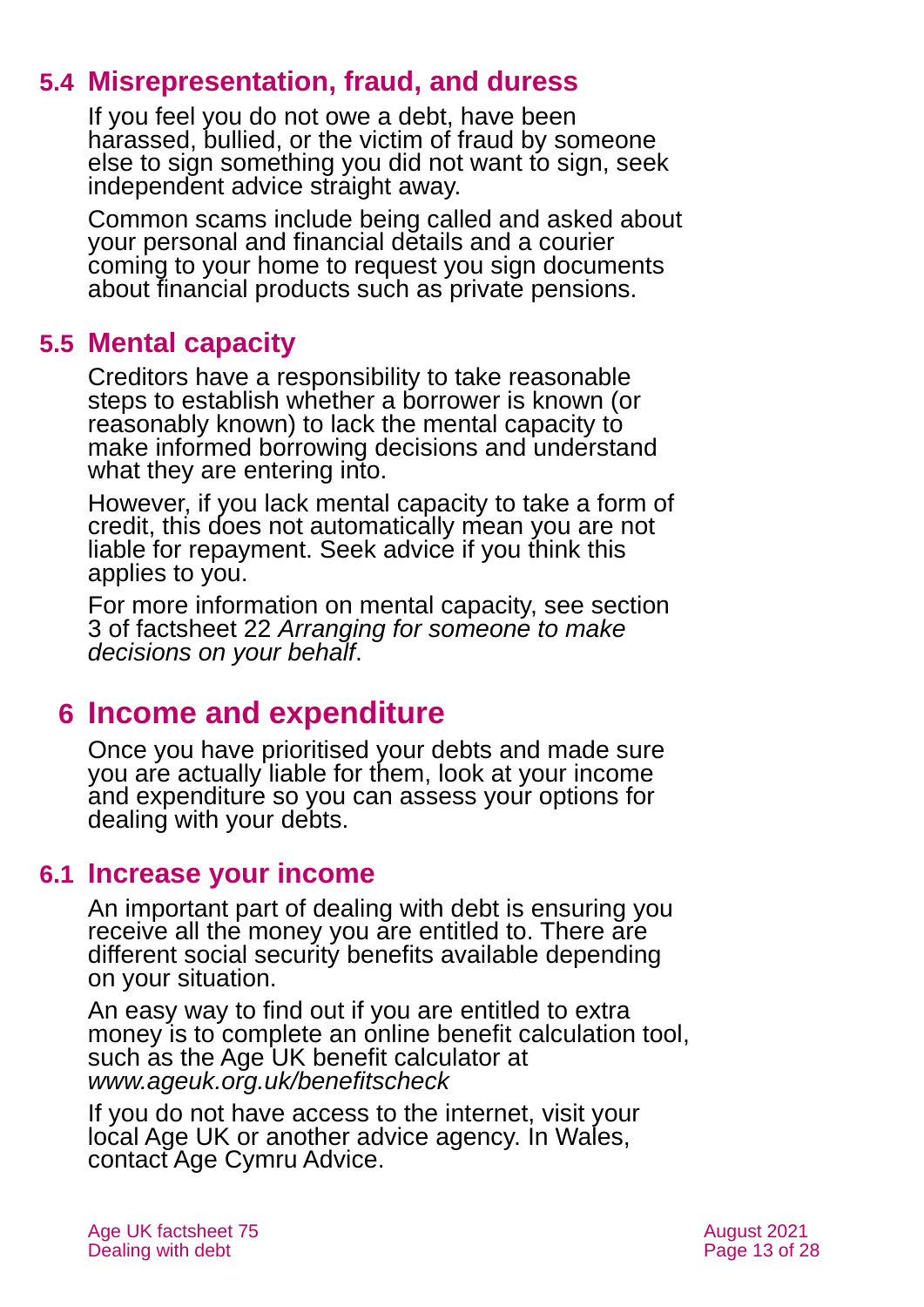### **Questions to ask yourself**

- ⚫ Are you entitled to Pension Credit? (See factsheet 48, *[Pension Credit](https://www.ageuk.org.uk/globalassets/age-uk/documents/factsheets/fs48_pension_credit_fcs.pdf?dtrk=true)*)
- ⚫ Are you claiming Universal Credit, Housing Benefit or Council Tax Support? (See factsheet 17, *[Housing](https://www.ageuk.org.uk/globalassets/age-uk/documents/factsheets/fs17_housing_benefit_fcs.pdf?dtrk=true)  [Benefit](https://www.ageuk.org.uk/globalassets/age-uk/documents/factsheets/fs17_housing_benefit_fcs.pdf?dtrk=true)*; factsheet 21, *[Council Tax;](https://www.ageuk.org.uk/globalassets/age-uk/documents/factsheets/fs21_council_tax_fcs.pdf?dtrk=true)* and factsheet 92, *[Universal Credit.](https://www.ageuk.org.uk/globalassets/age-uk/documents/factsheets/fs92_universal_credit_fcs.pdf)* In Wales, see Age Cymru factsheet 21w, *[Council Tax in Wales](https://www.ageuk.org.uk/globalassets/age-cymru/documents/information-guides-and-factsheets/fs21w.pdf)*)
- ⚫ Is there an occupational or private pension that could give you extra income or a lump sum? (See factsheet 91, *[Pension Freedom and](https://www.ageuk.org.uk/globalassets/age-uk/documents/factsheets/fs91_pension_freedom_and_benefits_fcs.pdf?dtrk=true) benefits*)
- Can you save money by switching energy supplier? (See factsheet 82, *[Getting the best energy deal](https://www.ageuk.org.uk/globalassets/age-uk/documents/factsheets/fs82_getting_the_best_energy_deal_fcs.pdf)*)
- ⚫ Do you receive concessionary travel from your local authority?
- ⚫ Grants are you entitled to a grant or other support from a benevolent and charitable organisation? Many large employers have benevolent funds or trusts open to former employees.

## **6.2 Creating a financial statement**

After making sure you receive everything you are entitled to, make a list of all your income and expenditure (see example in [section 9\)](#page-22-0). This is called a financial statement and can be used to justify proposed repayment amounts to a creditor. If you have contacted a debt adviser, they can help you.

When listing income and expenditure, it is a good idea to review spending and unnecessary expenditure. Consider cutting back where possible but ensure you budget enough money to cover essential housing costs and food. Any money left over after covering essentials is called your '*disposable income*'.

## <span id="page-13-0"></span>**7 Options for dealing with debt**

After creating a financial statement, you have an idea whether you have excess money to put towards paying off your debts. Even if you do not, there are options to consider when deciding how best to deal with your debts. Always seek specialist debt advice before deciding how to deal with your debts, as some options may not be in your best interests.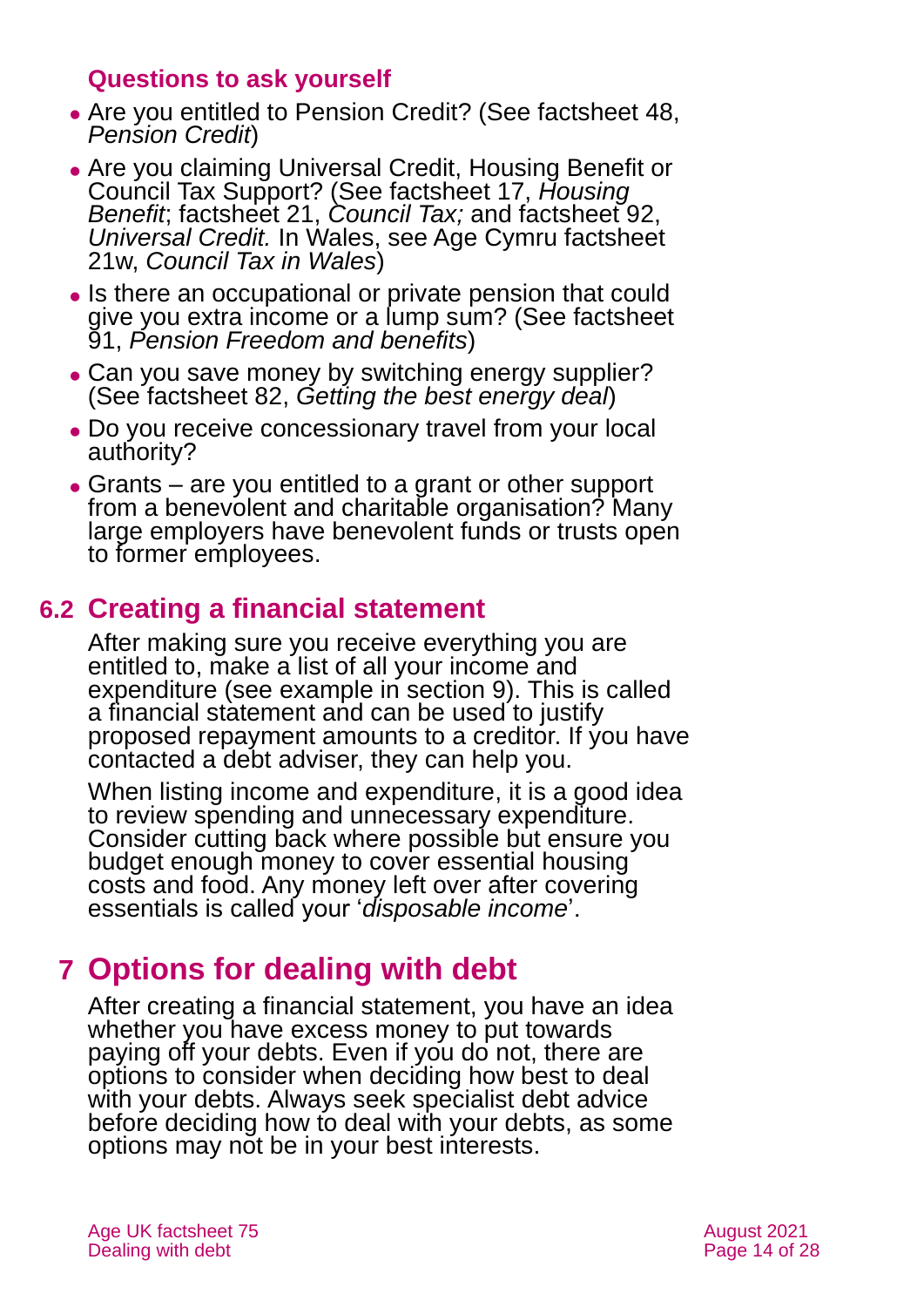## **7.1 Negotiating repayment arrangement with creditors**

If you are struggling to make agreed payments or you have missed one, contact your creditors as soon as possible to let them know. It is a good idea to do this in writing or email so you can keep a record of correspondence. This is when your personal budget sheet/financial statement can prove useful.

When you complete your financial statement, you can see if there is any money left to offer creditors. If there is money left after essential household bills, offer priority creditors some of the money first and if anything is left, offer some to non-priority creditors.

### **Calculate a fair offer if you have multiple debts**

If you have multiple debts and you have some disposable income available, you can divide it equally between creditors on an '*equitable*' and '*pro-rata*' basis. This means each creditor receives a fair portion of spare income, relative to the size of the outstanding debt owed.

## **7.2 Debt management plan through a third party**

If you have disposable income from which you can offer reduced payments to creditors, a debt management plan (DMP) may be an option. A DMP is usually set up with a third party organisation who manages payments to each creditor on your behalf.

Providing your offers are accepted, you only need to make one monthly payment and speak to one organisation. DMPs are available free of charge from voluntary or charitable organisations and are distinct from fee-charging organisations.

DMPs mean you only need to contact one agency, rather than all your creditors individually, removing some stress. However, many do not deal with priority debts. If you use a DMP, it can take many years to clear debts and you may want to explore other options.

#### **Note**

Be wary of organisations charging fees for debt management services, as paying them to manage your debt means it takes longer to pay it off.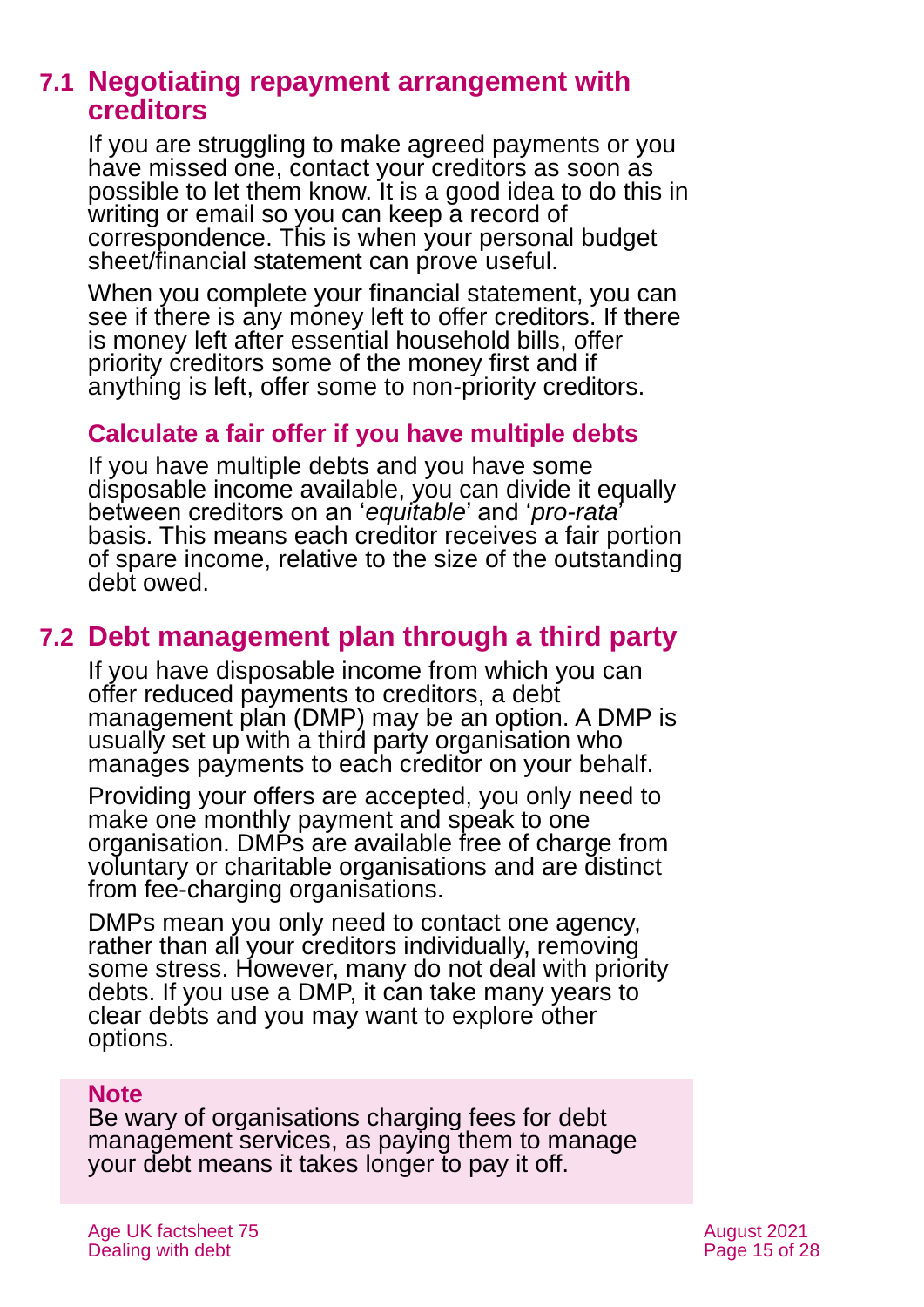## **7.3 Full and final settlement offer**

If you have received, or expect to receive, a lump sum of money (for example through selling your home, a pension, or an inheritance), consider making a reduced offer to your creditors as a full and final settlement of your debt. This is where you make a one-off payment to your creditors, instead of the full amount of debt.

Creditors may accept an arrangement if you do not have regular disposable income from which to offer repayments. Seek independent advice to ensure any offers you make are binding on the creditor.

## **7.4 Releasing equity from your home**

If you have paid off your mortgage or have equity in your home, one option is to release some equity and use it to settle your debts. It is very important to seek advice and thoroughly consider the implications of doing this.

Some plans involve the forced sale of your property when you die. You must establish a manageable longterm budget to ensure debts do not arise again in the future. For more information, see factsheet 65, *[Equity](https://www.ageuk.org.uk/globalassets/age-uk/documents/factsheets/fs65_equity_release_fcs.pdf?dtrk=true)  [release](https://www.ageuk.org.uk/globalassets/age-uk/documents/factsheets/fs65_equity_release_fcs.pdf?dtrk=true)*.

## **7.5 No disposable income**

If you do not have any disposable income to make an offer to your creditors, you may need to consider one of the following.

### **Temporary suspension of debt recovery**

If you anticipate an increased income in the future, consider asking your creditors to suspend payments for a period of time, usually three to six months, after which your situation is reviewed. This is known as a '*moratorium*'.

This can be useful if, for example, you expect a change of circumstances such as finding employment or the sale of an asset. A moratorium may be appropriate if you are paying off priority debts such as rent arrears and cannot afford to pay anything towards non-priority debts such as credit cards.

If you take this course of action, ask the creditor to suspend any interest and penalty charges too.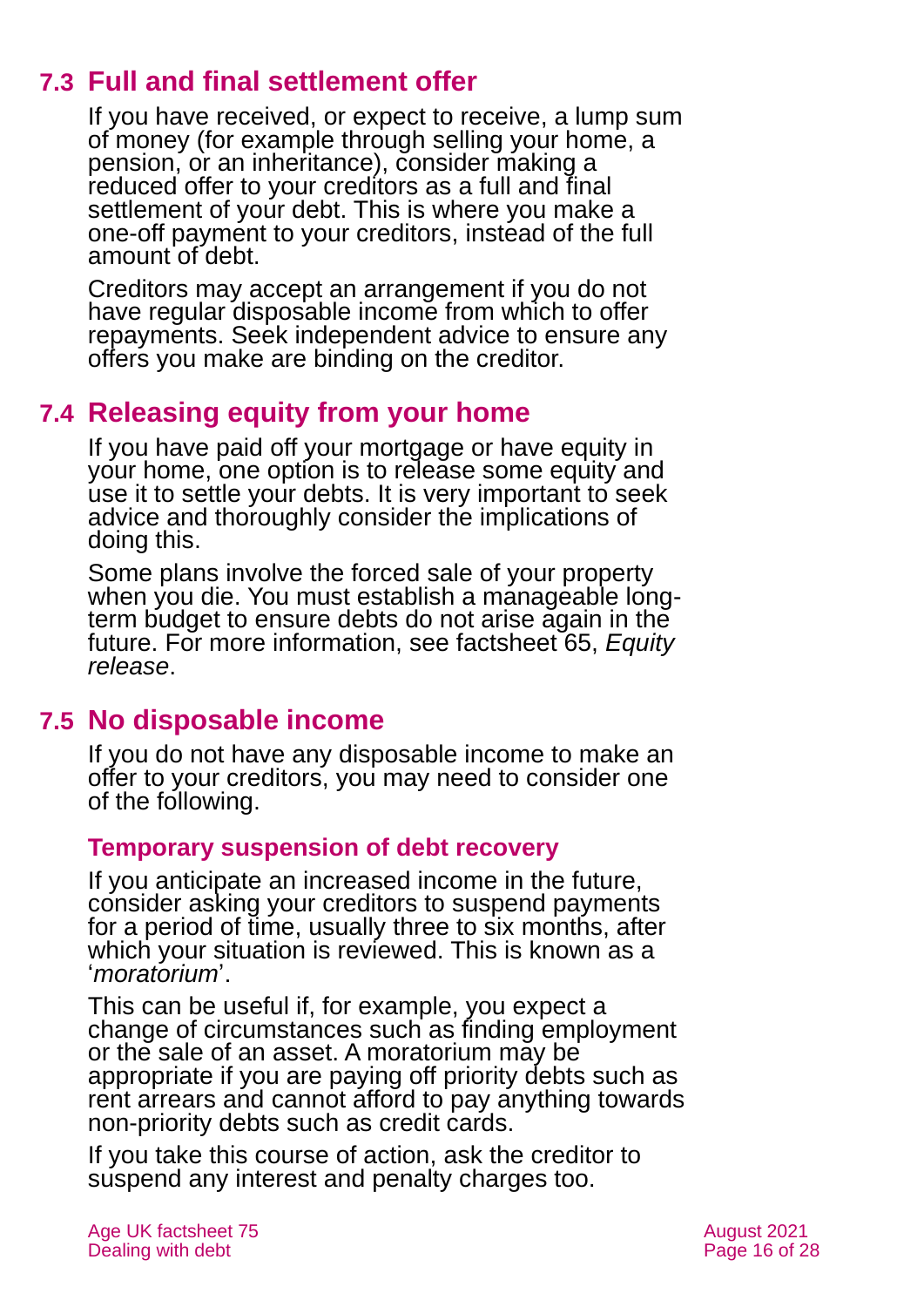Alternatively, you could use the Debt Respite Scheme through a debt advice agency, see [section 4.3](#page-9-0) for more information.

### **Token payments**

If you have a small number of debts and little disposable income, or if creditors refuse to accept a moratorium or suspension of debt repayments, offer to make token payments towards your debts. This usually involves making minimal payments (50p or £1 a month) as a token gesture, which is usually for a set period of time.

This demonstrates to creditors you are making efforts to pay something towards your debts, although this is not a long-term solution. It may not be suitable if you have lots of creditors as it can be very expensive to pay each creditor £1 per month.

### **Write-off**

If your situation has not improved after a moratorium or period of token payments, or is unlikely to improve in the foreseeable future, consider asking creditors to write off some, or all, of the debt.

This may be useful if you have a chronic or long-term illness or disability. You may need to provide evidence from your doctor and/or social services.

## **7.6 Deductions from benefits to pay essential bills**

It is possible for creditors to collect money from social security benefits like Pension Credit and Universal Credit to pay essential bills.

If you missed several payments or have not been able to make acceptable repayment arrangements, creditors may ask the DWP to make deductions to pay arrears and this can include on-going costs.

Only priority bills can be paid off this way and include:

- ⚫ housing costs excluding mortgage interest (for current address)
- rent arrears and service charges (for current address)
- ⚫ care home fees
- water and sewerage charges (for current provider)
- fuel costs (for current provider)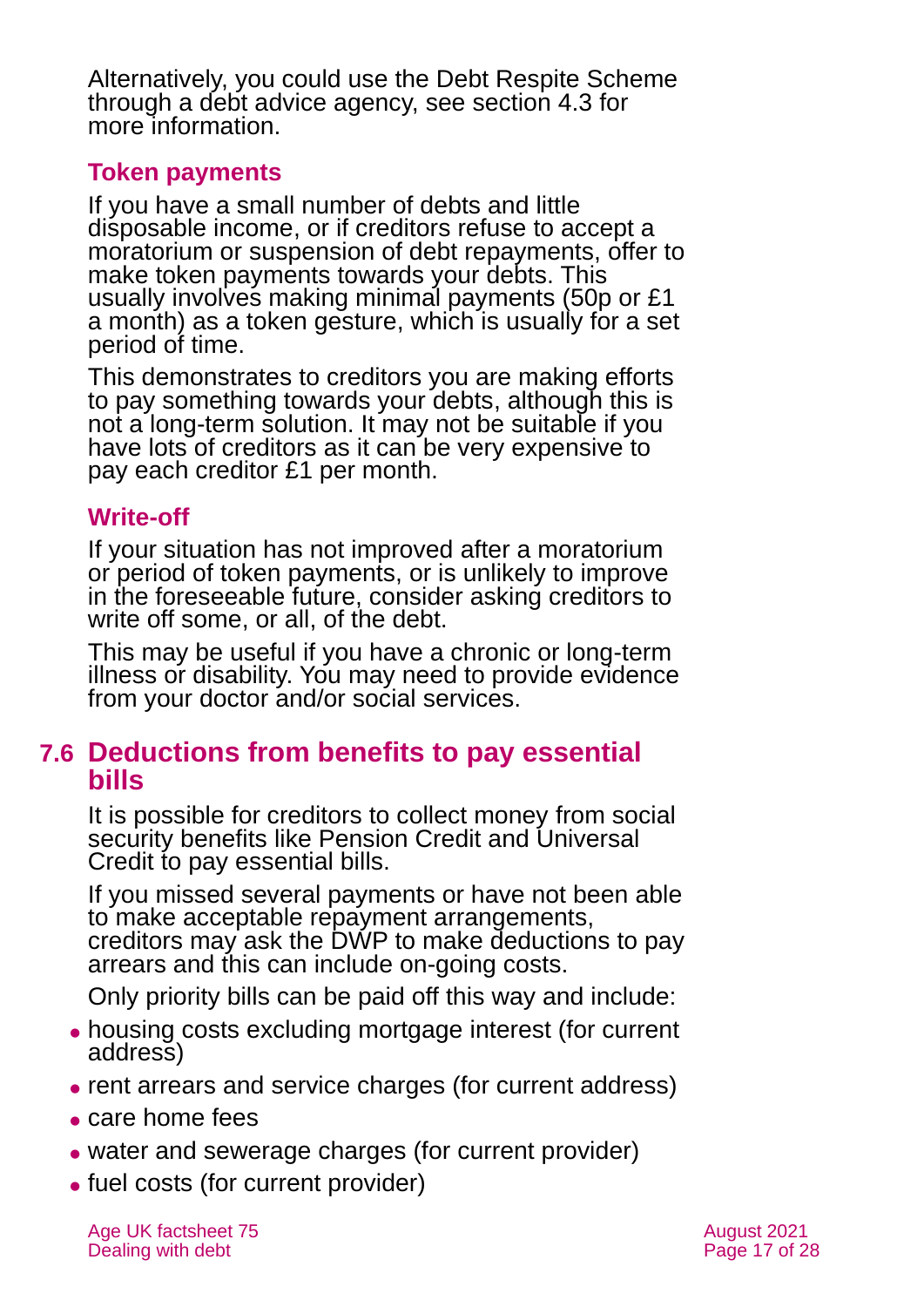- ⚫ Council Tax arrears
- ⚫ unpaid fines
- ⚫ Child Maintenance.

These deductions are known as '*Third Party Deductions*' and should be used only where other repayment arrangements have been unsuccessful.

Usually the creditor, landlord, or local authority discuss this with you before making deductions, although in some circumstances, creditors can apply to the DWP for a payment without your consent.

### **Limits on how much money can be deducted**

There are rules about the total amount that can be taken out of your benefits, depending on your total income and whether you are repaying any loans or advances of benefit to the DWP.

For more information including current deduction rates, contact the Pension Service or your local [Jobcentre Plus office.](#page-24-0)

## **7.7 Benefit overpayments**

If you are overpaid a social security benefit or tax credit, you may be asked to repay the overpayment. DWP guidance states that, when you are challenging a decision that you have been overpaid, no recovery of the overpayment should take place until the outcome of the challenge is known.

You can also ask the DWP or HMRC to use their discretion not to recover the overpayment, although they may not agree to this.

## **7.8 Frequently asked questions**

#### **I am receiving debt advice and my creditors are still calling me to demand payments – are they allowed to do this?**

FCA guidance on debt collection states it may be considered unfair and improper for a creditor to refuse to suspend the active pursuit of recovery of a debt for a reasonable period when it is clear you are developing repayment plans or seeking help to do this through a third party representative. Tell your debt adviser who can help with any complaints.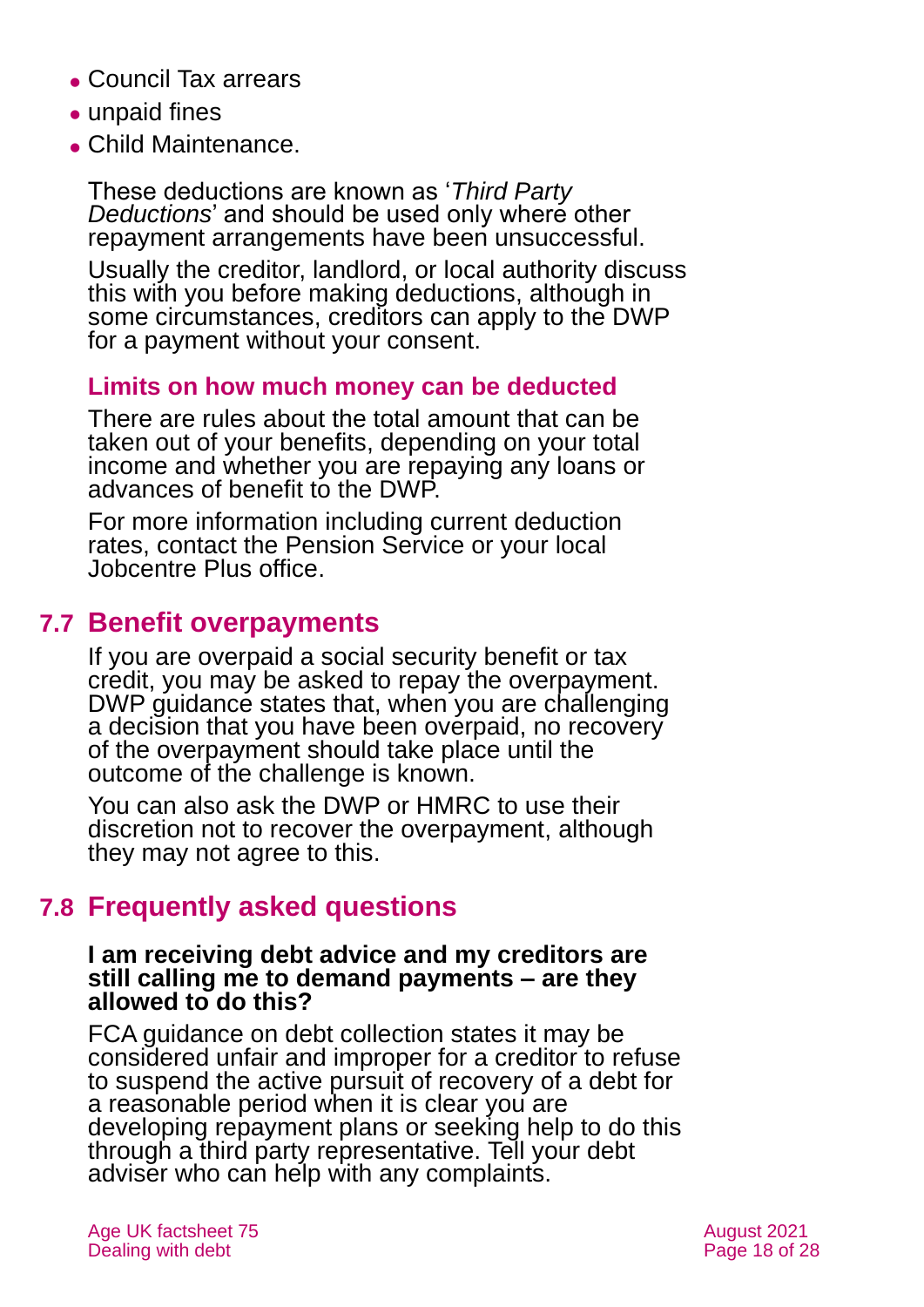## **How can I complain about my creditor?**

If you are not satisfied with an aspect of a creditor's conduct or service, you have a right to complain and receive a detailed response within eight weeks. Always request details of their complaints process and follow this until you get a response. If you are not satisfied with their response to your complaint, consider referring the matter to the free and independent [Financial Ombudsman Service](https://www.financial-ombudsman.org.uk/) (FOS).

Using the FOS can be an effective way of resolving a dispute without having to go to court. They investigate the details of your complaint and provide you with their findings, which may or may not uphold your complaint. If you choose to accept their findings, this is a binding decision on the creditor or business you are complaining about.

#### **I have received a '***default notice***' from my lender – what does this mean?**

A default notice is a formal notice from your creditor, advising that you have breached an agreement that you entered into with them. It states you have missed agreed payments and what you need to do to put this right.

If you do nothing, they can issue a claim against you in the County Court, which could lead to enforcement being used, for example, a bailiff (*'enforcement agent'*).

Creditors should only pursue court action as a last resort, so make sure you get advice and make an offer of payment, especially if you cannot afford the payment or dispute the debt.

#### **What if I cannot afford a payment that has already been reduced?**

If you have an arrangement for reduced payments but you cannot make a payment, do not panic. If you have a debt adviser, let them know as soon as possible.

Otherwise, contact the creditor and explain any change of circumstances. You may need to review your financial statement to make sure your payment arrangements are realistic. Creditors often try to assess whether a customer '*can't pay*' or '*won't pay*'. They are far more likely to be flexible if you keep them informed of any changes.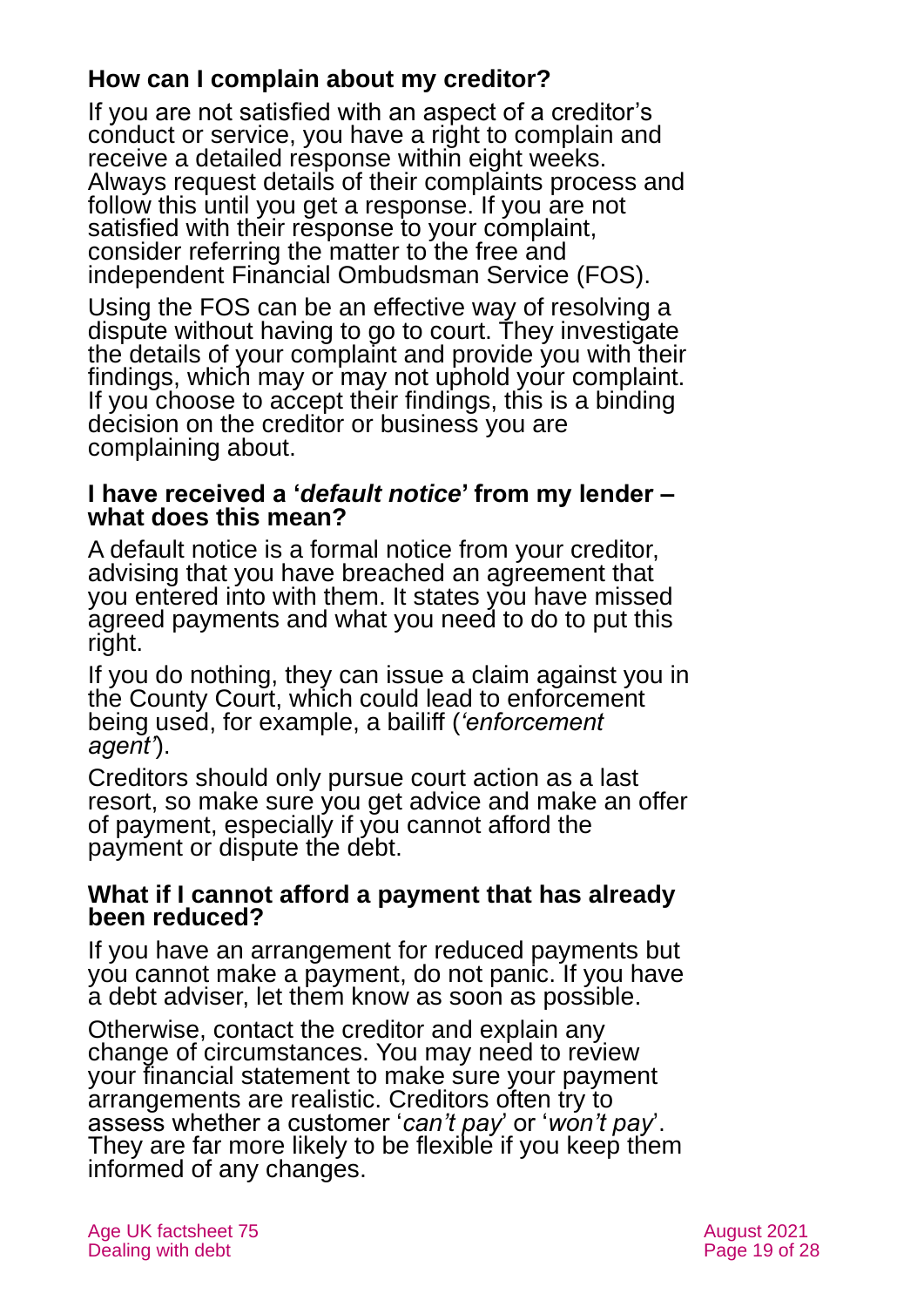#### **I have rent arrears and Council Tax arrears, and am worried about being evicted from my home – what can I do?**

If you are struggling with rent or Council Tax payments, seek advice immediately. These are priority debts and if you do not address them you could face legal action. Check if you are entitled to Universal Credit, Housing Benefit and Council Tax Support (see [section 6.1\)](#page-12-1).

#### **I have received a county court claim for a credit card debt I owe – what does this mean?**

The court claim form is a formal declaration to the court that states what the creditor claims you owe and what action the creditor has taken to try to obtain payment. The form asks the court to agree you owe the money and to allow enforcement to commence via the court.

This means if you still do not pay the debt, the creditor can use methods of enforcement to recover the debt, such as bailiffs (*'enforcement agents'*) to seize goods from your home. If you receive a court claim, seek advice and act straight away. You have the chance to dispute you owe the debt or you can propose a repayment arrangement.

## **7.9 Insolvency options**

Even if some of the options above work, you may wish to look into insolvency. Always seek specialist debt advice as these options have serious consequences, such as difficulty getting credit in the future.

## **Debt Relief Order (DRO)**

A DRO is an alternative to bankruptcy and may be suitable if you have a low income. To qualify, your debts must not exceed £30,000 and you must have less than £75 a month disposable income, after paying essential bills. You must not have assets worth more than £2,000, so homeowners are excluded.

A DRO protects you from enforcement action from creditors for 12 months. After this period, if you still meet the criteria, your debts are written off.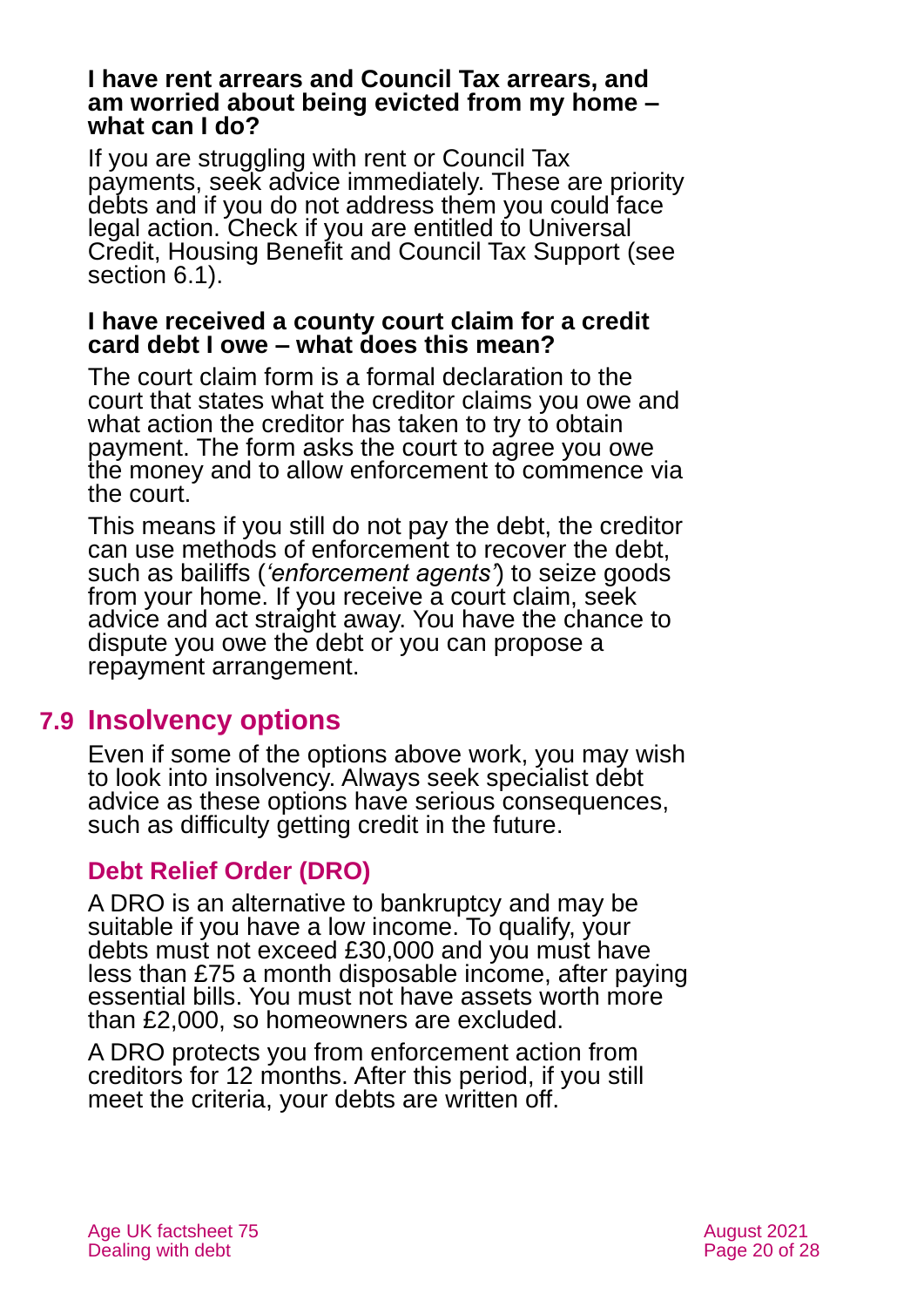### **Bankruptcy**

Bankruptcy means your debts are taken over by the Official Receiver, who establishes if you are able to pay anything towards your debts (such as selling any valuable assets), or whether they should be written off completely.

You can file a petition for your own bankruptcy. If you owe more than £5,000, creditors can apply to make you bankrupt. In either case, seek advice when considering the implications of bankruptcy.

Once you have been declared bankrupt, your creditors should no longer contact you directly regarding your debts and are notified of your bankruptcy. It is recorded on your credit file for six years and can make it difficult to obtain credit during this time.

### **Individual Voluntary Arrangement (IVA)**

An IVA is an agreement between a debtor and their creditors to repay debts over a negotiated length of time. An IVA is authorised by a court and supervised by a qualified Insolvency Practitioner who works with you to produce a financial statement and offers of repayment to each of your creditors.

IVAs are more suitable for people with assets or larger available income. Your IVA may contain specific conditions about how you manage your money during the period of your IVA.

### **Administration Order**

An Administration Order may be appropriate if you have two or more debts which total £5,000 or less, one of which must have a County Court judgment against it. Similar to a debt management plan, you make one regular payment that is distributed by the County Court on a pro-rata basis.

The court can order you to pay back less than you owe. Once an order is granted, any creditors included cannot take further enforcement action without permission of the court.

Administration orders are entered on the *Register of Judgments, Orders and Fines* and recorded with credit reference agencies for six years. This can make it difficult for you to obtain credit in the future.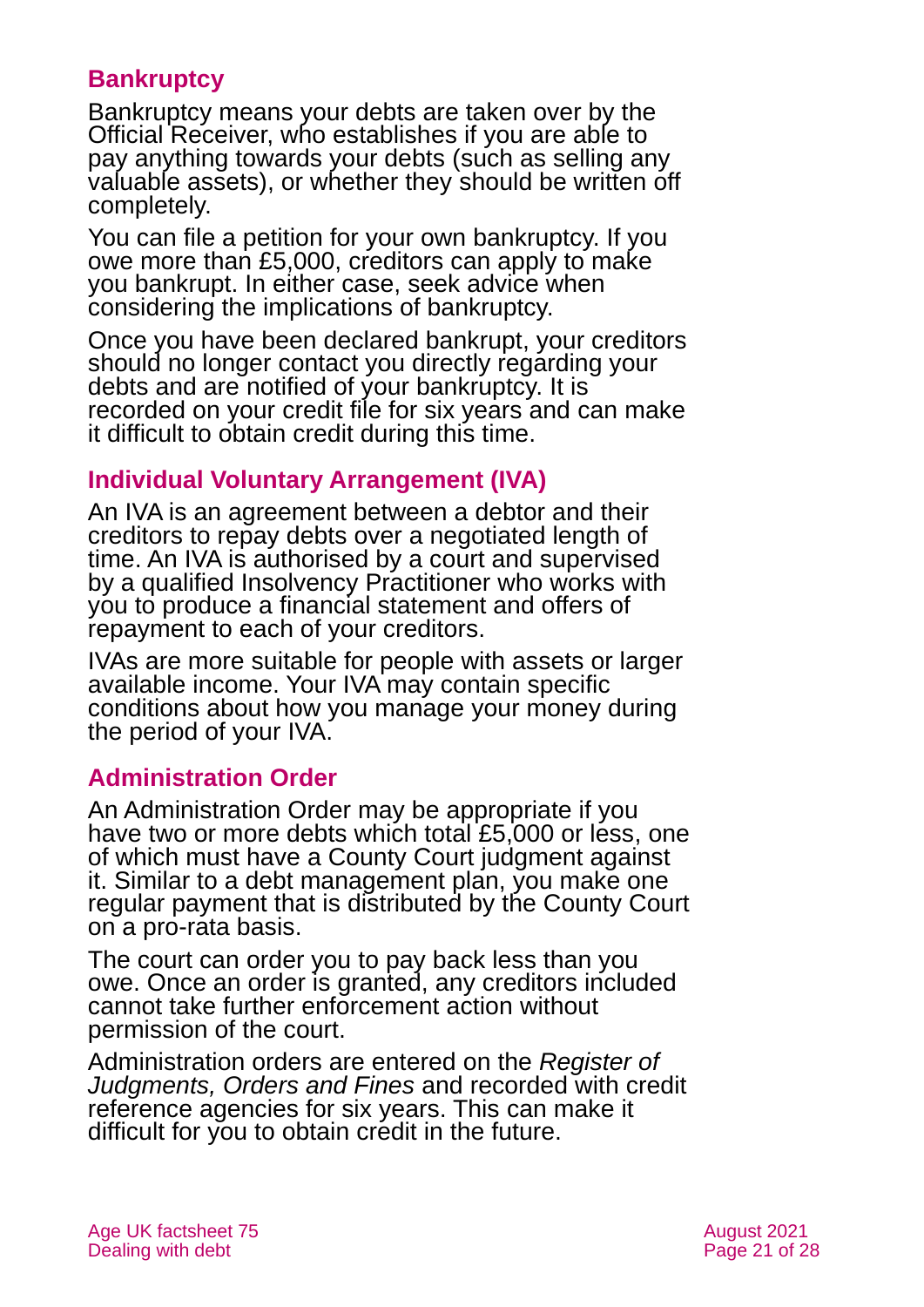## <span id="page-21-0"></span>**8 Holding letter template**

*This letter can be used to send to creditors to request time to sort through your affairs and seek advice. It informs creditors you are dealing with your debts and will be in touch with proposals once you have sought advice. Enter your personal details e.g. address, reference, etc*

[Your address]

[Name and address of your creditor]

[Date] Dear Sir/Madam

#### **Re: Account/Reference Number [Debt reference number/code]**

I am writing to tell you that I am seeking assistance from a debt advice agency regarding my current financial difficulties.

Because of this, I would appreciate it if you could hold any action on the above account for a period of at least 30 days.

Also, during this period, can you freeze interest and/or any other charges accruing on the account.

I look forward to hearing from you as soon as possible.

Yours faithfully

[Your name]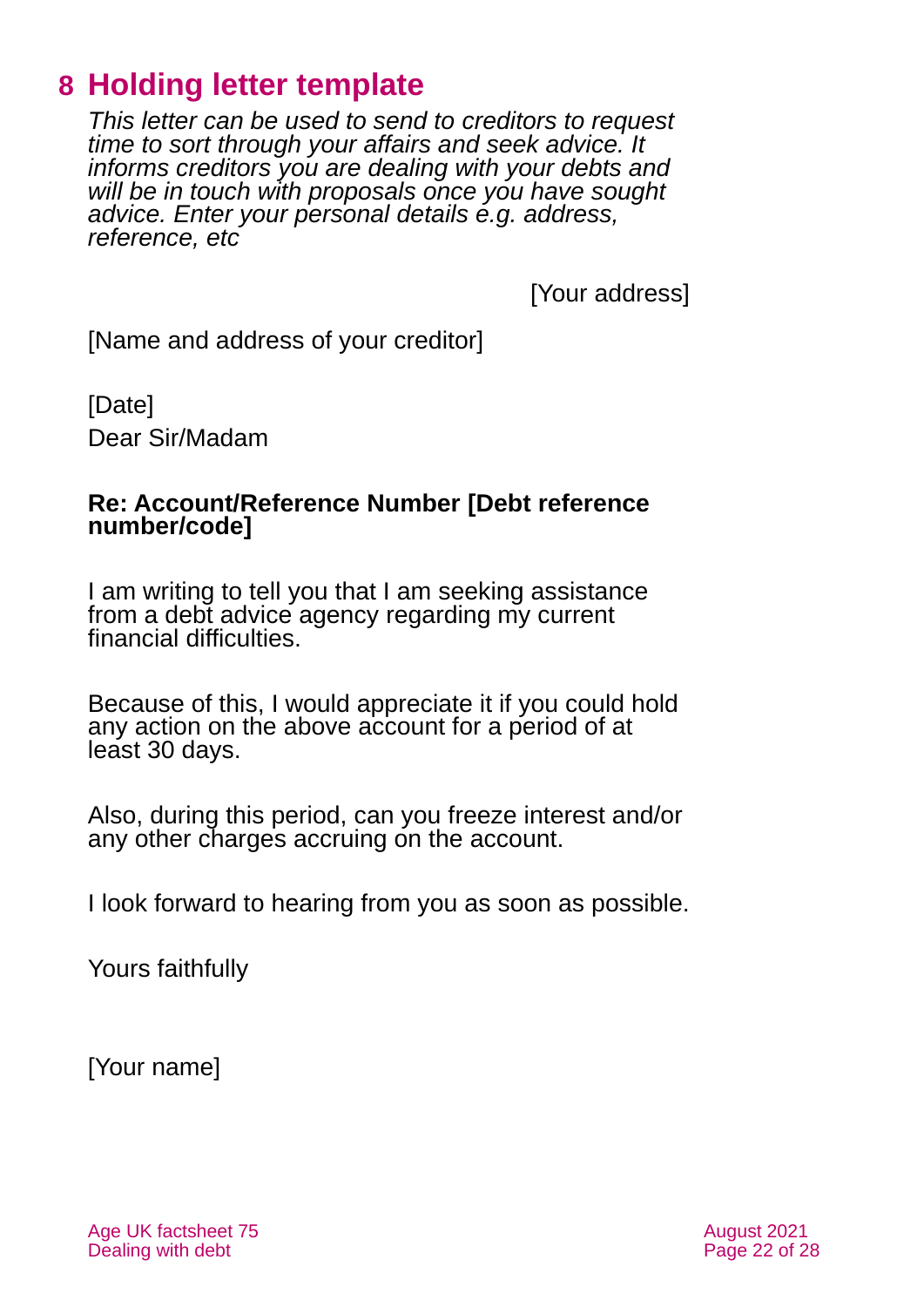## <span id="page-22-0"></span>**9 Budget sheet**

## **Income (weekly/monthly)**

| Wages/salary        |  |
|---------------------|--|
| Pensions            |  |
| <b>Benefits</b>     |  |
| Other               |  |
| <b>Total income</b> |  |

## **Outgoings (weekly/monthly)**

| Rent/mortgage                  |  |
|--------------------------------|--|
| Service charges/ground<br>rent |  |
| Insurance                      |  |
| <b>Council Tax</b>             |  |
| Electricity                    |  |
| Gas                            |  |
| Water                          |  |
| <b>Telephone</b>               |  |
| Internet                       |  |
| <b>TV licence</b>              |  |
| TV subscriptions               |  |
| Food                           |  |
| Housekeeping                   |  |
| Childcare                      |  |
| <b>Pets</b>                    |  |
| Repairs/maintenance            |  |
| Clothing                       |  |
| Travel                         |  |
| <b>Health costs</b>            |  |
| Entertainment                  |  |
| Other                          |  |
| <b>Total outgoings</b>         |  |

**Total income minus total outgoings: £……………**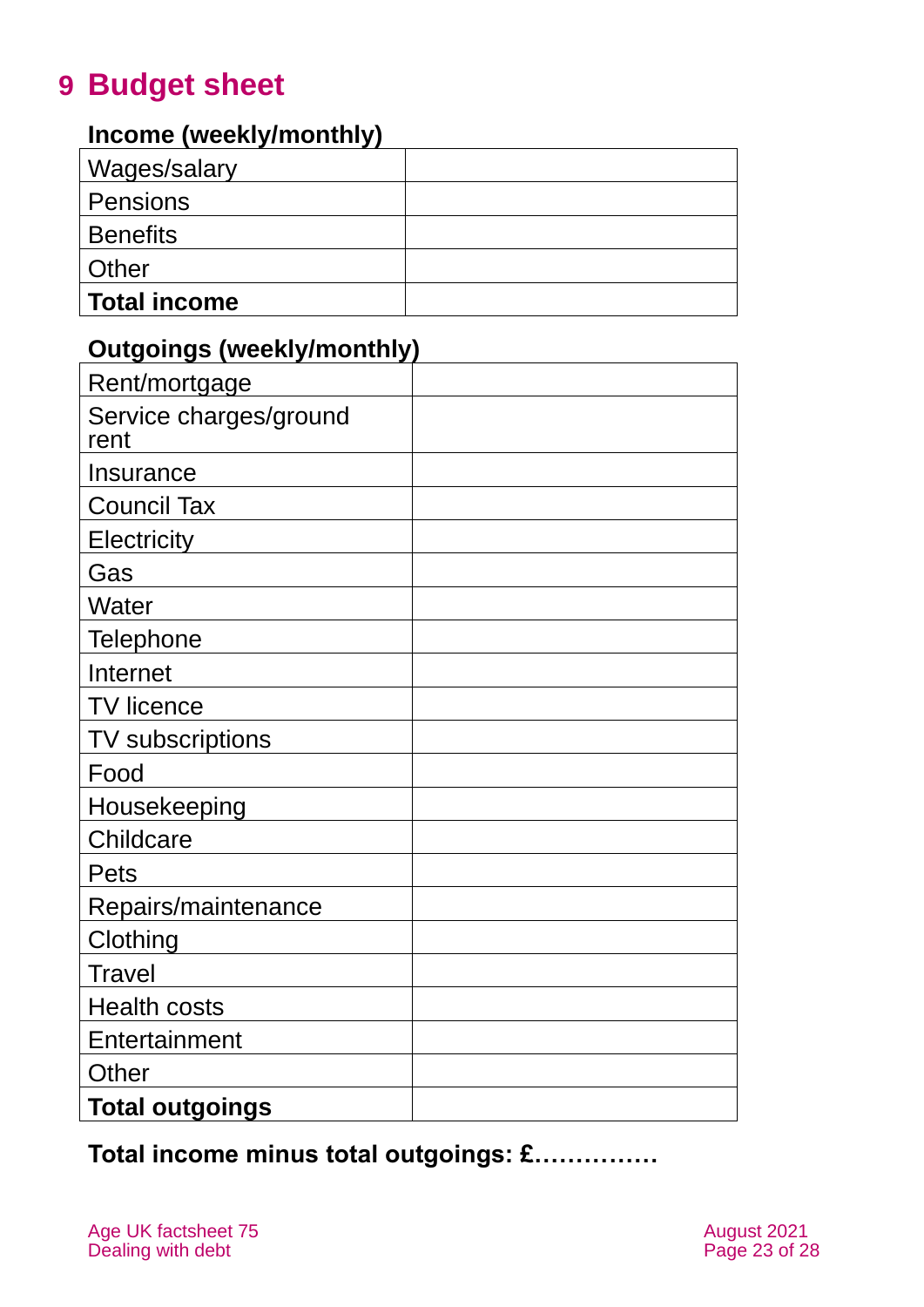## **Useful organisations**

#### <span id="page-23-0"></span>**Citizens Advice**

[www.citizensadvice.org.uk](http://www.citizensadvice.org.uk/) In England telephone 0800 144 8848 In Wales telephone 0800 702 2020

National network of advice centres offering free, confidential, independent advice, face to face or by telephone.

#### **Equifax**

[www.equifax.co.uk](http://www.equifax.co.uk/)

Credit reference agency offering information about your credit history.

#### **Experian**

[www.experian.co.uk](http://www.experian.co.uk/) Telephone 0800 013 8888

Credit reference agency offering information about your credit history.

#### **Financial Conduct Authority**

[www.fca.org.uk](http://www.fca.org.uk/) Telephone 0800 111 6768 or 0300 500 8082 Regulator of the debt advice industry.

#### **Financial Ombudsman Service**

[www.financial-ombudsman.org.uk](http://www.financial-ombudsman.org.uk/) Telephone 0800 023 4567

An independent body to settle disputes between consumers and businesses providing financial services.

#### **Gov.uk**

[www.gov.uk](http://www.gov.uk/) Wales: [www.gov.wales](http://www.gov.wales/)

Official government website with information about public services including money, tax and benefits.

### **Her Majesty's Revenue & Customs (HMRC)**

[www.hmrc.gov.uk](http://www.hmrc.gov.uk/) Telephone 0300 200 3300 Contact HMRC for information about taxes.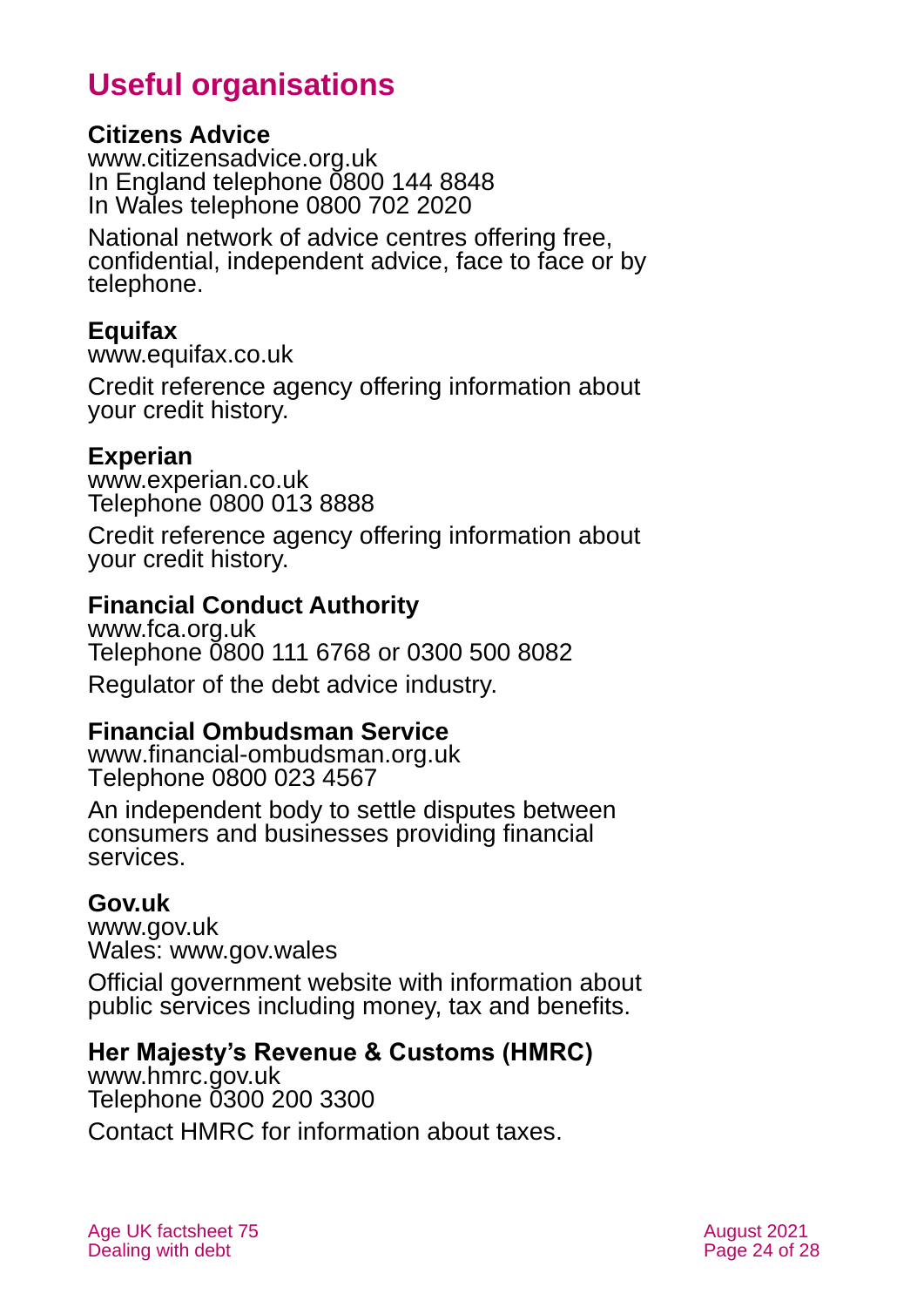### **The Insolvency Service**

[www.gov.uk/government/organisations/insolvency](http://www.gov.uk/government/organisations/insolvency-service)[service](http://www.gov.uk/government/organisations/insolvency-service) Telephone 0300 678 0015 (Insolvency helpline)

Provides information about insolvency and administers bankruptcies and debt relief orders in the UK.

#### <span id="page-24-0"></span>**Jobcentre Plus**

[www.gov.uk/contact-jobcentre-plus](http://www.gov.uk/contact-jobcentre-plus)

For information about job seeking and welfare benefits, including queries about third party deductions from your welfare benefits.

### **MoneyHelper**

[www.moneyhelper.org.uk](http://www.moneyhelper.org.uk/) Telephone 0800 138 7777 (English) Telephone [0800 138](tel:+443003300520) 0555 (Welsh)

Free money advice on life events, such as pensions and retirement or divorce and separation, and everyday money advice covering basic banking, insurance and offering a range of financial planning tools.

### **National Debtline**

[www.nationaldebtline.org](http://www.nationaldebtline.org/) Telephone 0808 808 4000

National telephone helpline for people with debt problems.

#### **Payplan**

[www.payplan.com](http://www.payplan.com/) Telephone 0800 280 2816

A free service offering advice and help setting up a repayment plan.

### **Pension Service (The)**

[www.gov.uk/contact-pension-service](http://www.gov.uk/contact-pension-service) Telephone 0800 731 0469 State Pension Forecasting Team 0800 731 0175

For details of state pensions, including forecasts and how to claim your pension.

#### **Shelter**

[www.shelter.org.uk](http://www.shelter.org.uk/) Telephone 0808 800 4444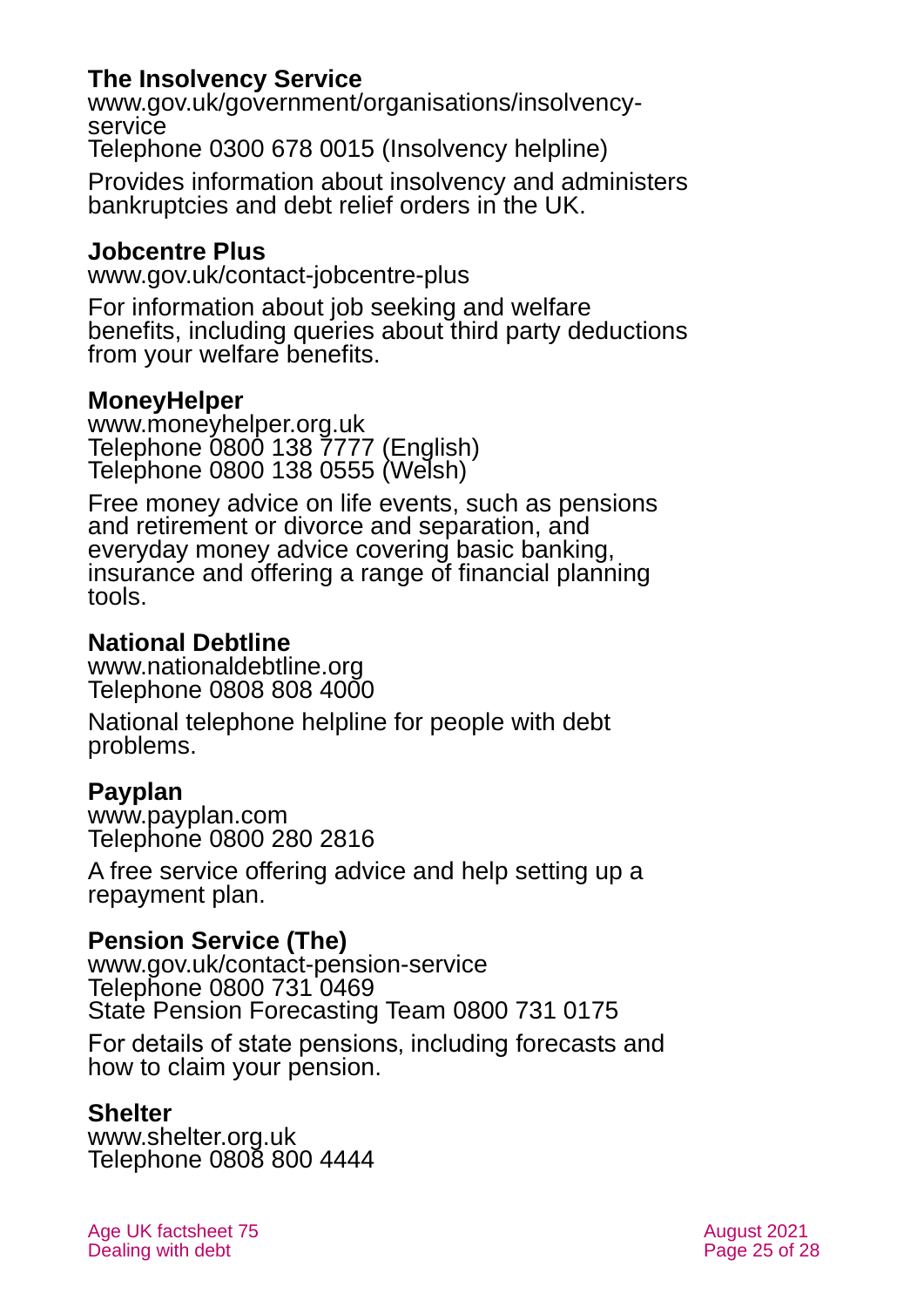### **Shelter Cymru**

[www.sheltercymru.org.uk](http://www.sheltercymru.org.uk/) Telephone 08000 495 495

Charity providing advice to people with housing problems on tenancy rights, homelessness, repairs and housing benefit.

### **StepChange Debt Charity**

[www.stepchange.org](http://www.stepchange.org/) Telephone 0800 138 1111

Offers free and independent debt advice and can help explore your options including setting up a debt management plan.

### **TransUnion**

[www.transunion.co.uk](http://www.transunion.co.uk/) Telephone 0330 024 7574 (for queries on your credit report)

Credit reference agency offering information about your credit history.

### **Turn2us**

[www.turn2us.org.uk](http://www.turn2us.org.uk/) Telephone 0808 802 2000

Offers free benefit entitlement check and database of charitable grants and other financial help.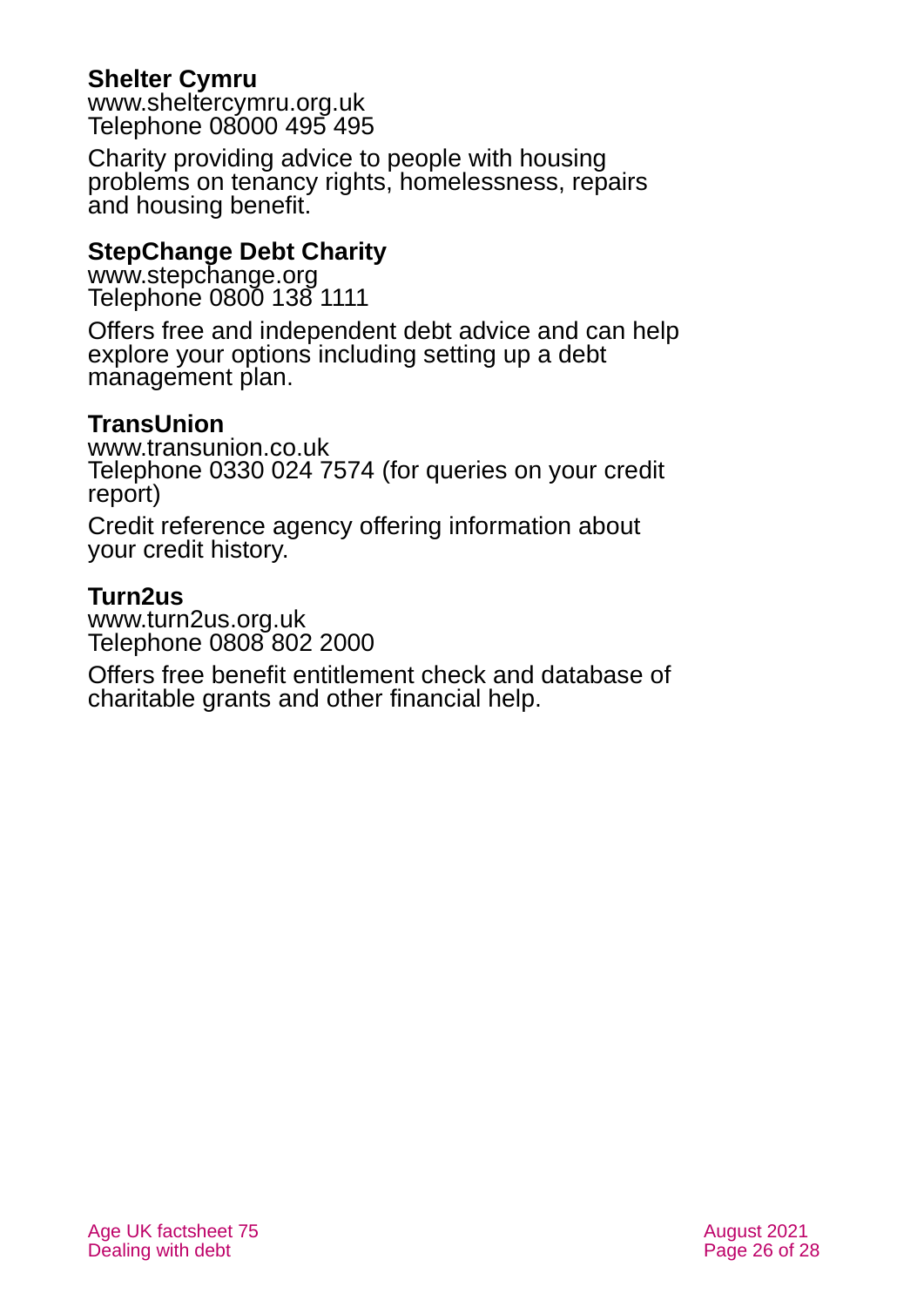## **Age UK**

Age UK provides advice and information for people in later life through our Age UK Advice line, publications and online. Call Age UK Advice to find out whether there is a local Age UK near you, and to order free copies of our information guides and factsheets.

### <span id="page-26-2"></span>**Age UK Advice**

[www.ageuk.org.uk](http://www.ageuk.org.uk/) 0800 169 65 65 Lines are open seven days a week from 8.00am to 7.00pm

### <span id="page-26-4"></span>**In Wales contact**

#### **Age Cymru Advice**

[www.agecymru.org.uk](http://www.agecymru.org.uk/) 0300 303 4498

### <span id="page-26-1"></span>**In Northern Ireland contact**

#### **Age NI** [www.ageni.org](http://www.ageni.org/)

0808 808 7575

### <span id="page-26-0"></span>**In Scotland contact**

## <span id="page-26-3"></span>**Age Scotland**

[www.agescotland.org.uk](http://www.agescotland.org.uk/) 0800 124 4222

## **Support our work**

We rely on donations from our supporters to provide our guides and factsheets for free. If you would like to help us continue to provide vital services, support, information and advice, please make a donation today by visiting [www.ageuk.org.uk/donate](http://www.ageuk.org.uk/donate) or by calling 0800 169 87 87.